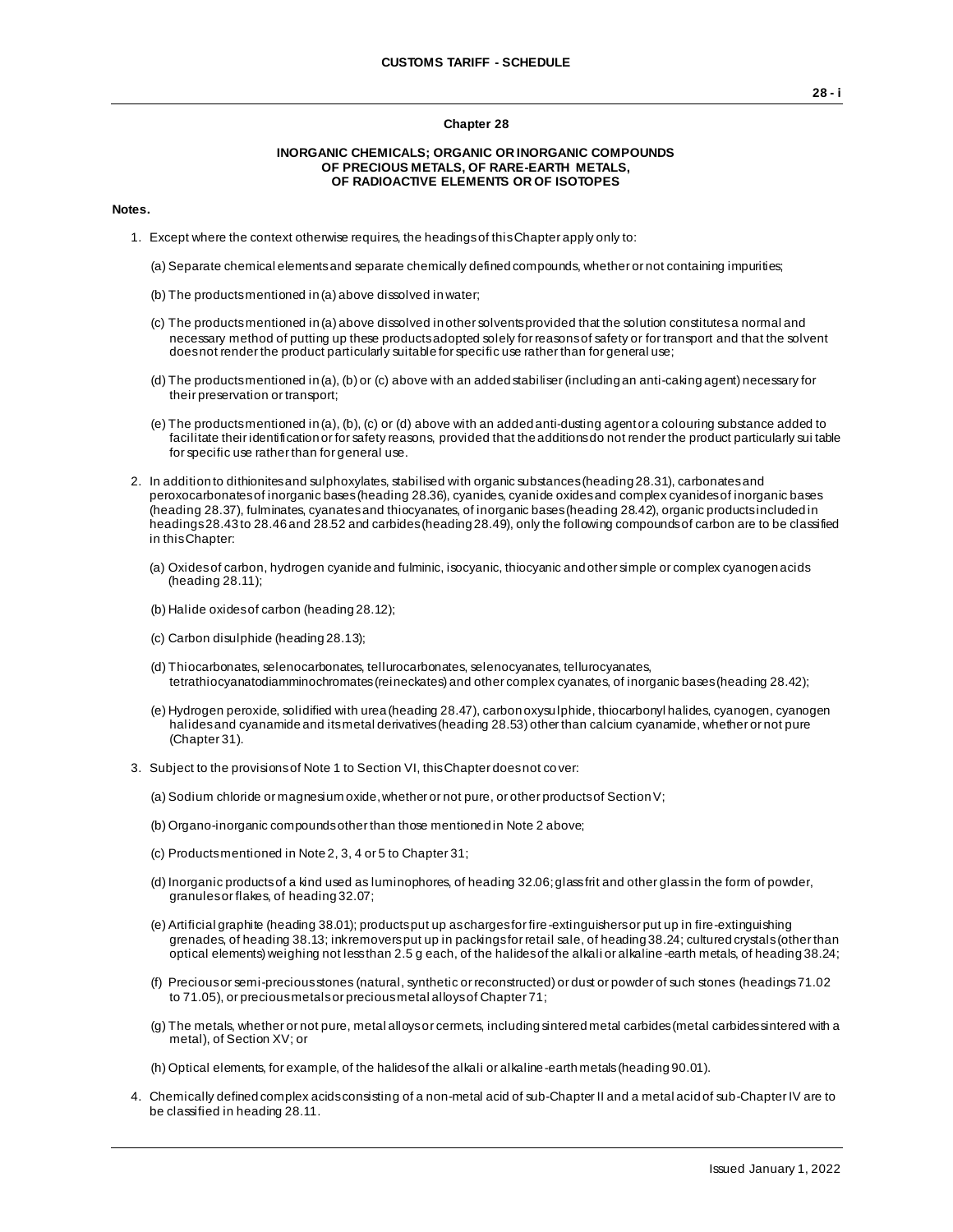5. Headings 28.26 to 28.42 apply only to metal or ammonium salts or peroxysalts.

Except where the context otherwise requires, double or complex salts are to be classified in heading 28.42.

- 6. Heading 28.44 applies only to:
	- (a) Technetium (atomic No. 43), promethium (atomic No. 61), polonium (atomic No. 84) and all elements with an atomic number greater than 84:
	- (b) Natural or artificial radioactive isotopes (including those of the precious metals or of the base metals of Sections XIV and XV), whether or not mixed together;
	- (c) Compounds, inorganic or organic, of these elements or isotopes, whether or not chemically defined, wh ether or not mixed together;
	- (d) Alloys, dispersions (including cermets), ceramic products and mixtures containing these elements or isotopes or inorganic or organic compounds thereof and having a specific radioactivity exceeding 74 Bq/g (0.002 µ Ci/g);
	- (e) Spent (irradiated) fuel elements (cartridges) of nuclear reactors;
	- (f) Radioactive residues whether or not usable.

The term "isotopes", for the purposes of this Note and of the wording of headings 28.44 and 28.45, refers to:

- individual nuclides, excluding, however, those existing in nature in the monoisotopic state;
- mixtures of isotopes of one and the same element, enriched in one or several of the said isotopes, that is, elements of which the natural isotopic composition has been artificially modified.
- 7. Heading 28.53 includes copper phosphide (phosphor copper) containing more than 15% by weight of phosphorus.
- 8. Chemical elements (for example, silicon and selenium) doped for use in electronics are to be classified in this Chapter, provided that they are in forms unworked as drawn, or in the form of cylinders or rods. When cut in the form of discs, wafers or similar forms, they fall in heading 38.18.

### **Subheading Note.**

1. For the purposes of subheading 2852.10, the expression "chemically defined" means all organic or inorganic compounds of mercury meeting the requirements of paragraphs (a) to (e) of Note 1 to Chapter 28 or paragraphs (a) to (h) of Note 1 to Chapter 29.

#### **Supplementary Note.**

- 1. For the purpose of tariff items of this Chapter, the following terms have the meanings hereby assigned to them:
	- (a)"Glues or adhesives" goods described in heading 35.06;
	- (b)"Optical fibres or optical fibre bundles or cables" goods described in subheading 9001.10;
	- (c) "Typewriter or similar ribbons" goods described in subheading 9612.10;
	- (d)"Polymers in primary forms or profile shapes or sheets of plastics" goods described in subheadings 3901.10 to 3917.39 or in subheadings 3918.10 to 3921.90.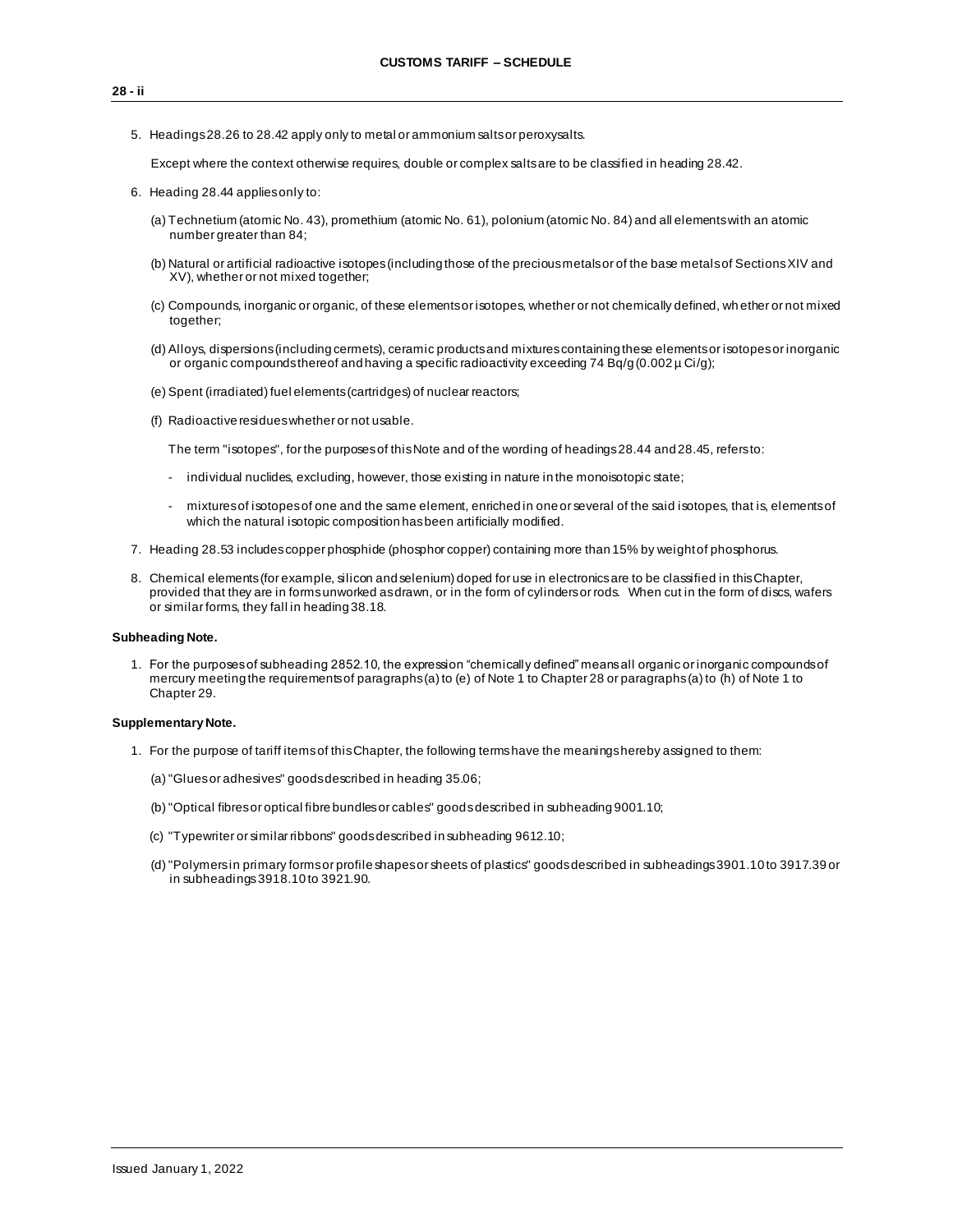| <b>Tariff</b><br>Item    | SS<br><b>Description of Goods</b>                                                        | Unit of<br>Meas. | <b>MFN</b><br><b>Tariff</b> | <b>Applicable</b><br><b>Preferential Tariffs</b>                                                                            |
|--------------------------|------------------------------------------------------------------------------------------|------------------|-----------------------------|-----------------------------------------------------------------------------------------------------------------------------|
|                          | <b>I. - CHEMICAL ELEMENTS</b>                                                            |                  |                             |                                                                                                                             |
| 28.01                    | Fluorine, chlorine, bromine and iodine.                                                  |                  |                             |                                                                                                                             |
| 2801.10.00 00 - Chlorine |                                                                                          | KGM              | Free                        | CCCT, LDCT, GPT, UST,<br>MXT, CIAT, CT, CRT, IT,<br>NT, SLT, PT, COLT, JT,<br>PAT, HNT, KRT, CEUT,<br>UAT, CPTPT, UKT: Free |
| 2801.20.00 00 -lodine    |                                                                                          | <b>KGM</b>       | Free                        | CCCT, LDCT, GPT, UST,<br>MXT, CIAT, CT, CRT, IT,<br>NT, SLT, PT, COLT, JT,<br>PAT, HNT, KRT, CEUT,<br>UAT, CPTPT, UKT: Free |
|                          | 2801.30.00 00 - Fluorine; bromine                                                        | <b>KGM</b>       | Free                        | CCCT, LDCT, GPT, UST,<br>MXT, CIAT, CT, CRT, IT,<br>NT, SLT, PT, COLT, JT,<br>PAT, HNT, KRT, CEUT,<br>UAT, CPTPT, UKT: Free |
|                          | 2802.00.00 00 Sulphur, sublimed or precipitated; colloidal sulphur.                      | KGM              | Free                        | CCCT, LDCT, GPT, UST,<br>MXT, CIAT, CT, CRT, IT,<br>NT, SLT, PT, COLT, JT,<br>PAT, HNT, KRT, CEUT,<br>UAT, CPTPT, UKT: Free |
| 2803.00.00               | Carbon (carbon blacks and other forms of carbon not elsewhere<br>specified or included). | KGM              | Free                        | CCCT, LDCT, GPT, UST,<br>MXT, CIAT, CT, CRT, IT,<br>NT, SLT, PT, COLT, JT,<br>PAT, HNT, KRT, CEUT,<br>UAT, CPTPT, UKT: Free |
| 28.04                    | Hydrogen, rare gases and other non-metals.                                               | KGM              |                             |                                                                                                                             |
|                          | 2804.10.00 00 -Hydrogen                                                                  | KGM              | Free                        | CCCT, LDCT, GPT, UST,<br>MXT, CIAT, CT, CRT, IT,<br>NT, SLT, PT, COLT, JT,<br>PAT, HNT, KRT, CEUT,<br>UAT, CPTPT, UKT: Free |
|                          | -Rare gases:                                                                             |                  |                             |                                                                                                                             |
| 2804.21.00 00 - - Argon  |                                                                                          | KGM              | Free                        | CCCT, LDCT, GPT, UST,<br>MXT, CIAT, CT, CRT, IT,<br>NT, SLT, PT, COLT, JT,<br>PAT, HNT, KRT, CEUT,<br>UAT, CPTPT, UKT: Free |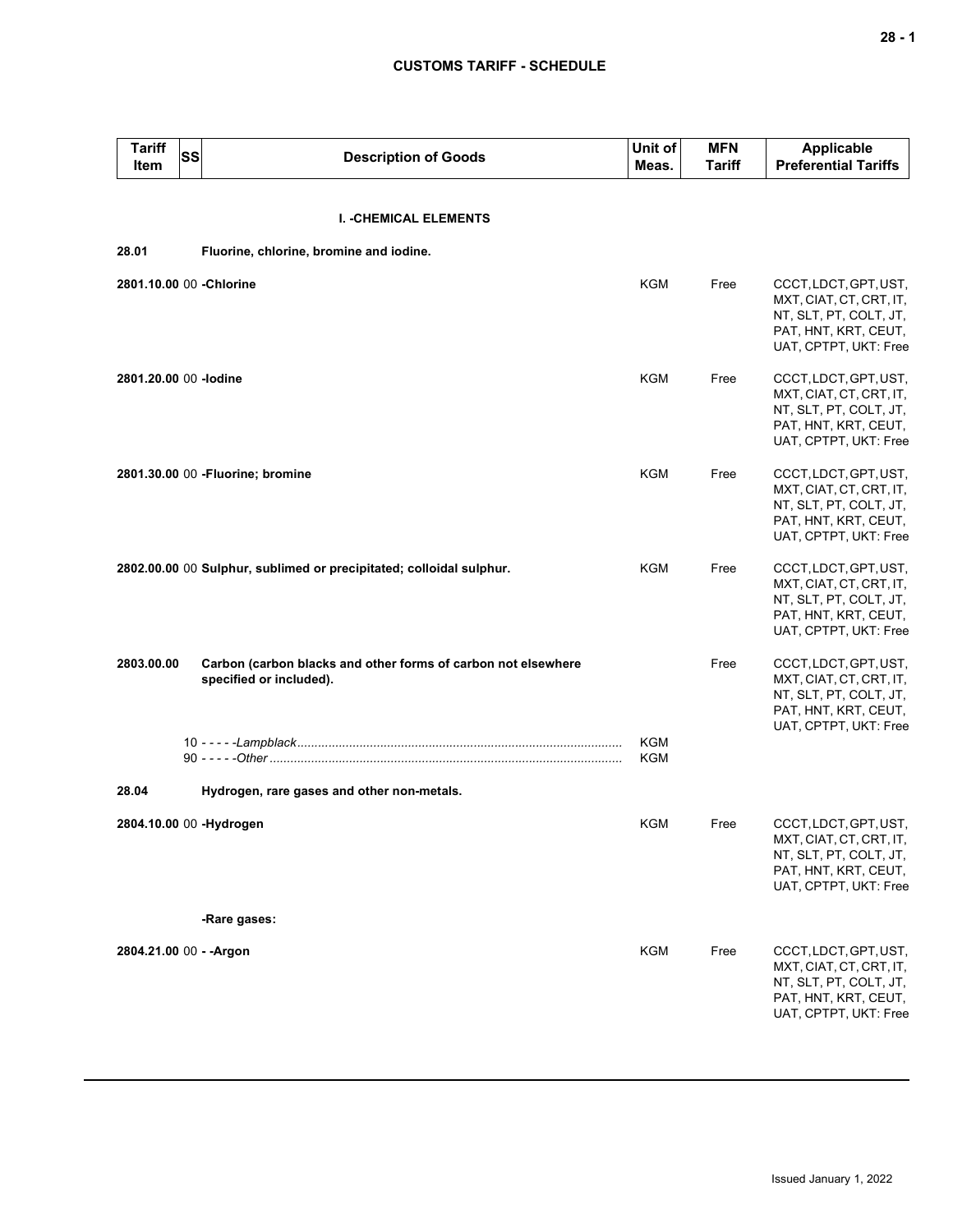| Tariff<br><b>SS</b><br>Item | <b>Description of Goods</b>                                            | Unit of<br>Meas. | <b>MFN</b><br><b>Tariff</b> | Applicable<br><b>Preferential Tariffs</b>                                                                                   |
|-----------------------------|------------------------------------------------------------------------|------------------|-----------------------------|-----------------------------------------------------------------------------------------------------------------------------|
| 2804.29.00                  | --Other                                                                | <b>KGM</b>       | Free                        | CCCT, LDCT, GPT, UST,<br>MXT, CIAT, CT, CRT, IT,<br>NT, SLT, PT, COLT, JT,<br>PAT, HNT, KRT, CEUT,<br>UAT, CPTPT, UKT: Free |
|                             |                                                                        | <b>KGM</b>       |                             |                                                                                                                             |
| 2804.30.00 00 - Nitrogen    |                                                                        | <b>KGM</b>       | Free                        | CCCT, LDCT, GPT, UST,<br>MXT, CIAT, CT, CRT, IT,<br>NT, SLT, PT, COLT, JT,<br>PAT, HNT, KRT, CEUT,<br>UAT, CPTPT, UKT: Free |
| 2804.40.00 00 - Oxygen      |                                                                        | <b>KGM</b>       | Free                        | CCCT, LDCT, GPT, UST,<br>MXT, CIAT, CT, CRT, IT,<br>NT, SLT, PT, COLT, JT,<br>PAT, HNT, KRT, CEUT,<br>UAT, CPTPT, UKT: Free |
|                             | 2804.50.00 00 - Boron; tellurium                                       | <b>KGM</b>       | Free                        | CCCT, LDCT, GPT, UST,<br>MXT, CIAT, CT, CRT, IT,<br>NT, SLT, PT, COLT, JT,<br>PAT, HNT, KRT, CEUT,<br>UAT, CPTPT, UKT: Free |
|                             | -Silicon:                                                              |                  |                             |                                                                                                                             |
|                             | 2804.61.00 00 - - Containing by weight not less than 99.99% of silicon | <b>KGM</b>       | Free                        | CCCT, LDCT, GPT, UST,<br>MXT, CIAT, CT, CRT, IT,<br>NT, SLT, PT, COLT, JT,<br>PAT, HNT, KRT, CEUT,<br>UAT, CPTPT, UKT: Free |
| 2804.69.00 00 - - Other     |                                                                        | <b>KGM</b>       | Free                        | CCCT, LDCT, GPT, UST,<br>MXT, CIAT, CT, CRT, IT,<br>NT, SLT, PT, COLT, JT,<br>PAT, HNT, KRT, CEUT,<br>UAT, CPTPT, UKT: Free |
| 2804.70.00 00 - Phosphorus  |                                                                        | KGM              | Free                        | CCCT, LDCT, GPT, UST,<br>MXT, CIAT, CT, CRT, IT,<br>NT, SLT, PT, COLT, JT,<br>PAT, HNT, KRT, CEUT,<br>UAT, CPTPT, UKT: Free |
| 2804.80.00 00 - Arsenic     |                                                                        | KGM              | Free                        | CCCT, LDCT, GPT, UST,<br>MXT, CIAT, CT, CRT, IT,<br>NT, SLT, PT, COLT, JT,<br>PAT, HNT, KRT, CEUT,<br>UAT, CPTPT, UKT: Free |
| 2804.90.00 00 -Selenium     |                                                                        | KGM              | Free                        | CCCT, LDCT, GPT, UST,<br>MXT, CIAT, CT, CRT, IT,<br>NT, SLT, PT, COLT, JT,<br>PAT, HNT, KRT, CEUT,<br>UAT, CPTPT, UKT: Free |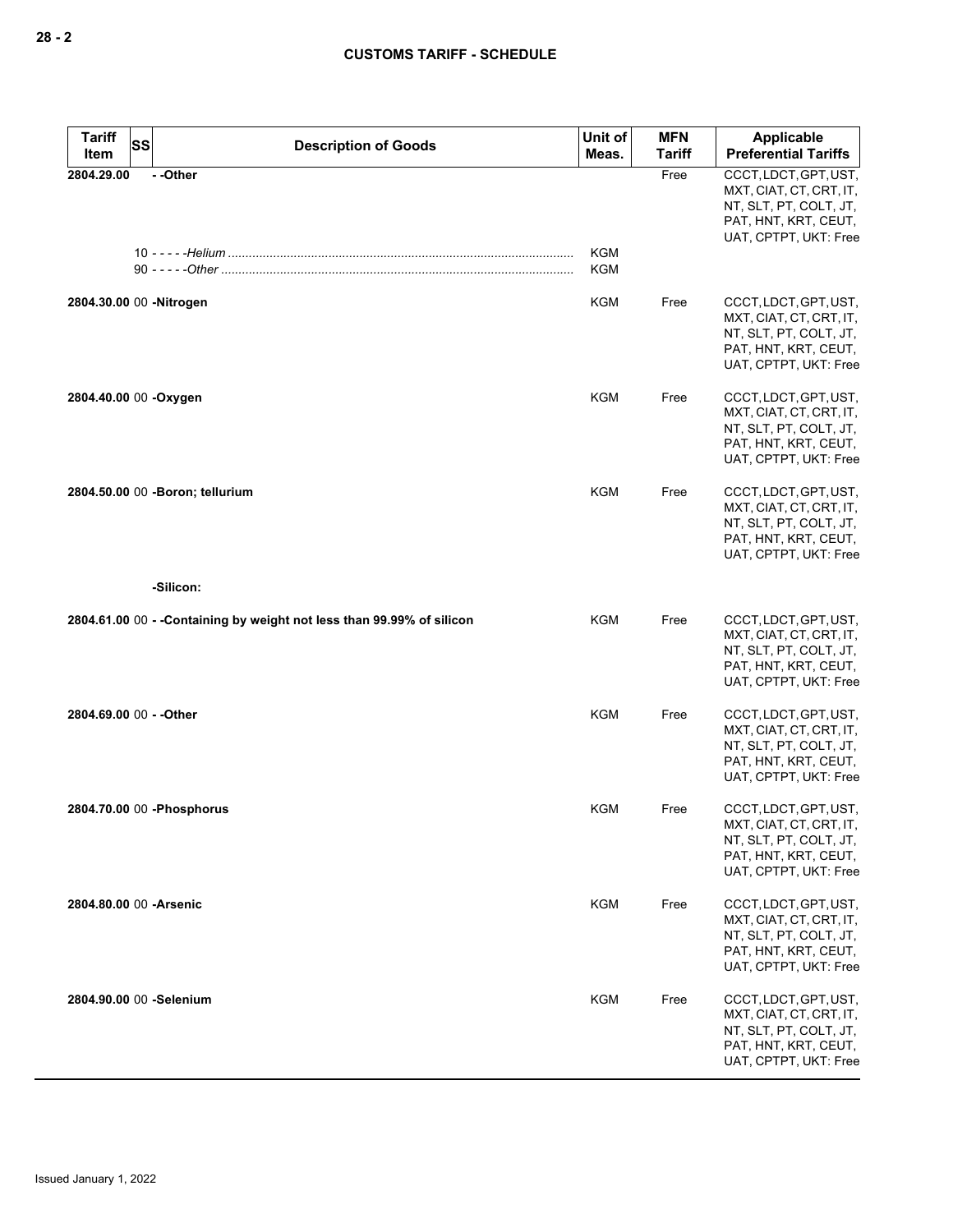| <b>Tariff</b><br>Item   | <b>SS</b> | <b>Description of Goods</b>                                                                                                      | Unit of<br>Meas. | <b>MFN</b><br><b>Tariff</b> | <b>Applicable</b><br><b>Preferential Tariffs</b>                                                                            |
|-------------------------|-----------|----------------------------------------------------------------------------------------------------------------------------------|------------------|-----------------------------|-----------------------------------------------------------------------------------------------------------------------------|
| 28.05                   |           | Alkali or alkaline-earth metals; rare-earth metals, scandium and yttrium,<br>whether or not intermixed or interalloyed; mercury. |                  |                             |                                                                                                                             |
|                         |           | -Alkali or alkaline-earth metals:                                                                                                |                  |                             |                                                                                                                             |
|                         |           | 2805.11.00 00 - - Sodium                                                                                                         | <b>KGM</b>       | Free                        | CCCT, LDCT, GPT, UST,<br>MXT, CIAT, CT, CRT, IT,<br>NT, SLT, PT, COLT, JT,<br>PAT, HNT, KRT, CEUT,<br>UAT, CPTPT, UKT: Free |
|                         |           | 2805.12.00 00 - - Calcium                                                                                                        | <b>KGM</b>       | Free                        | CCCT, LDCT, GPT, UST,<br>MXT, CIAT, CT, CRT, IT,<br>NT, SLT, PT, COLT, JT,<br>PAT, HNT, KRT, CEUT,<br>UAT, CPTPT, UKT: Free |
| 2805.19.00 00 - - Other |           |                                                                                                                                  | <b>KGM</b>       | Free                        | CCCT, LDCT, GPT, UST,<br>MXT, CIAT, CT, CRT, IT,<br>NT, SLT, PT, COLT, JT,<br>PAT, HNT, KRT, CEUT,<br>UAT, CPTPT, UKT: Free |
|                         |           | 2805.30.00 00 -Rare-earth metals, scandium and yttrium, whether or not intermixed or<br>interalloyed                             | KGM              | Free                        | CCCT, LDCT, GPT, UST,<br>MXT, CIAT, CT, CRT, IT,<br>NT, SLT, PT, COLT, JT,<br>PAT, HNT, KRT, CEUT,<br>UAT, CPTPT, UKT: Free |
| 2805.40.00 00 -Mercury  |           |                                                                                                                                  | <b>KGM</b>       | Free                        | CCCT, LDCT, GPT, UST,<br>MXT, CIAT, CT, CRT, IT,<br>NT, SLT, PT, COLT, JT,<br>PAT, HNT, KRT, CEUT,<br>UAT, CPTPT, UKT: Free |
|                         |           | <b>II. -INORGANIC ACIDS AND INORGANIC OXYGEN COMPOUNDS OF</b><br><b>NON-METALS</b>                                               |                  |                             |                                                                                                                             |
| 28.06                   |           | Hydrogen chloride (hydrochloric acid); chlorosulphuric acid.                                                                     |                  |                             |                                                                                                                             |
|                         |           | 2806.10.00 00 -Hydrogen chloride (hydrochloric acid)                                                                             | <b>KGM</b>       | Free                        | CCCT, LDCT, GPT, UST,<br>MXT, CIAT, CT, CRT, IT,<br>NT, SLT, PT, COLT, JT,<br>PAT, HNT, KRT, CEUT,<br>UAT, CPTPT, UKT: Free |
|                         |           | 2806.20.00 00 - Chlorosulphuric acid                                                                                             | KGM              | Free                        | CCCT, LDCT, GPT, UST,<br>MXT, CIAT, CT, CRT, IT,<br>NT, SLT, PT, COLT, JT,<br>PAT, HNT, KRT, CEUT,<br>UAT, CPTPT, UKT: Free |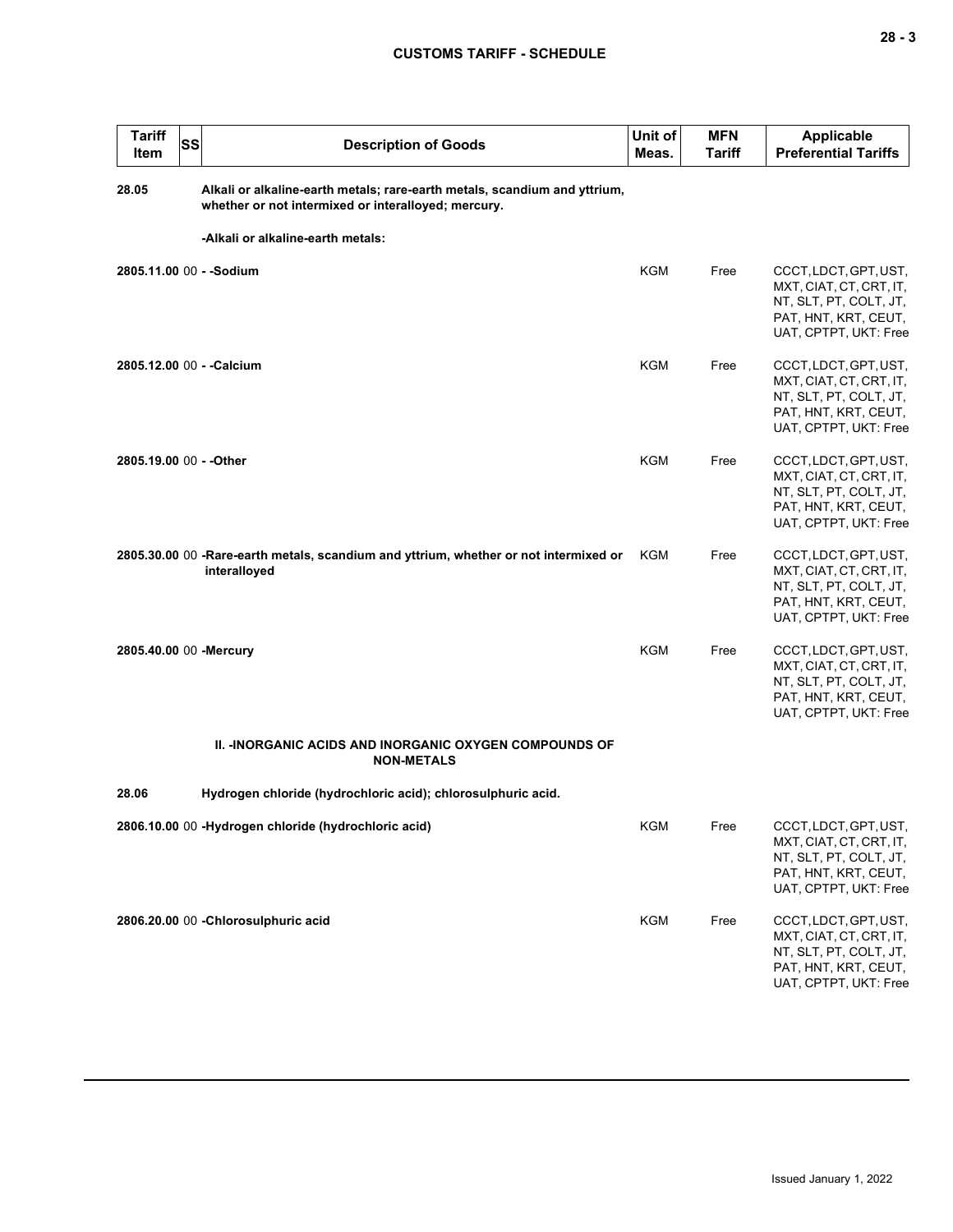| <b>Tariff</b><br>Item | SS<br><b>Description of Goods</b>                                                                     | Unit of<br>Meas.                                     | <b>MFN</b><br><b>Tariff</b> | Applicable<br><b>Preferential Tariffs</b>                                                                                   |
|-----------------------|-------------------------------------------------------------------------------------------------------|------------------------------------------------------|-----------------------------|-----------------------------------------------------------------------------------------------------------------------------|
|                       | 2807.00.00 00 Sulphuric acid; oleum.                                                                  | KGM                                                  | Free                        | CCCT, LDCT, GPT, UST,<br>MXT, CIAT, CT, CRT, IT,<br>NT, SLT, PT, COLT, JT,<br>PAT, HNT, KRT, CEUT,<br>UAT, CPTPT, UKT: Free |
|                       | 2808.00.00 00 Nitric acid; sulphonitric acids.                                                        | KGM                                                  | Free                        | CCCT, LDCT, GPT, UST,<br>MXT, CIAT, CT, CRT, IT,<br>NT, SLT, PT, COLT, JT,<br>PAT, HNT, KRT, CEUT,<br>UAT, CPTPT, UKT: Free |
| 28.09                 | Diphosphorus pentaoxide; phosphoric acid; polyphosphoric acids,<br>whether or not chemically defined. |                                                      |                             |                                                                                                                             |
|                       | 2809.10.00 00 -Diphosphorus pentaoxide                                                                | <b>KGM</b>                                           | Free                        | CCCT, LDCT, GPT, UST,<br>MXT, CIAT, CT, CRT, IT,<br>NT, SLT, PT, COLT, JT,<br>PAT, HNT, KRT, CEUT,<br>UAT, CPTPT, UKT: Free |
| 2809.20.00            | -Phosphoric acid and polyphosphoric acids                                                             |                                                      | Free                        | CCCT, LDCT, GPT, UST,<br>MXT, CIAT, CT, CRT, IT,<br>NT, SLT, PT, COLT, JT,<br>PAT, HNT, KRT, CEUT,<br>UAT, CPTPT, UKT: Free |
|                       | -----Phosphoric acids, fertilizer grade:<br>11 - - - - - - Superacid grade (68-72% P2O5)              | <b>KGM</b><br><b>KGM</b><br><b>KGM</b><br><b>KGM</b> |                             |                                                                                                                             |
|                       | 2810.00.00 00 Oxides of boron; boric acids.                                                           | <b>KGM</b>                                           | Free                        | CCCT, LDCT, GPT, UST,<br>MXT, CIAT, CT, CRT, IT,<br>NT, SLT, PT, COLT, JT,<br>PAT, HNT, KRT, CEUT,<br>UAT, CPTPT, UKT: Free |
| 28.11                 | Other inorganic acids and other inorganic oxygen compounds of non-<br>metals.                         |                                                      |                             |                                                                                                                             |
|                       | -Other inorganic acids:                                                                               |                                                      |                             |                                                                                                                             |
|                       | 2811.11.00 00 - - Hydrogen fluoride (hydrofluoric acid)                                               | <b>KGM</b>                                           | Free                        | CCCT, LDCT, GPT, UST,<br>MXT, CIAT, CT, CRT, IT,<br>NT, SLT, PT, COLT, JT,<br>PAT, HNT, KRT, CEUT,<br>UAT, CPTPT, UKT: Free |
|                       | 2811.12.00 00 - - Hydrogen cyanide (hydrocyanic acid)                                                 | KGM                                                  | Free                        | CCCT, LDCT, GPT, UST,<br>MXT, CIAT, CT, CRT, IT,<br>NT, SLT, PT, COLT, JT,<br>PAT, HNT, KRT, CEUT,<br>UAT, CPTPT, UKT: Free |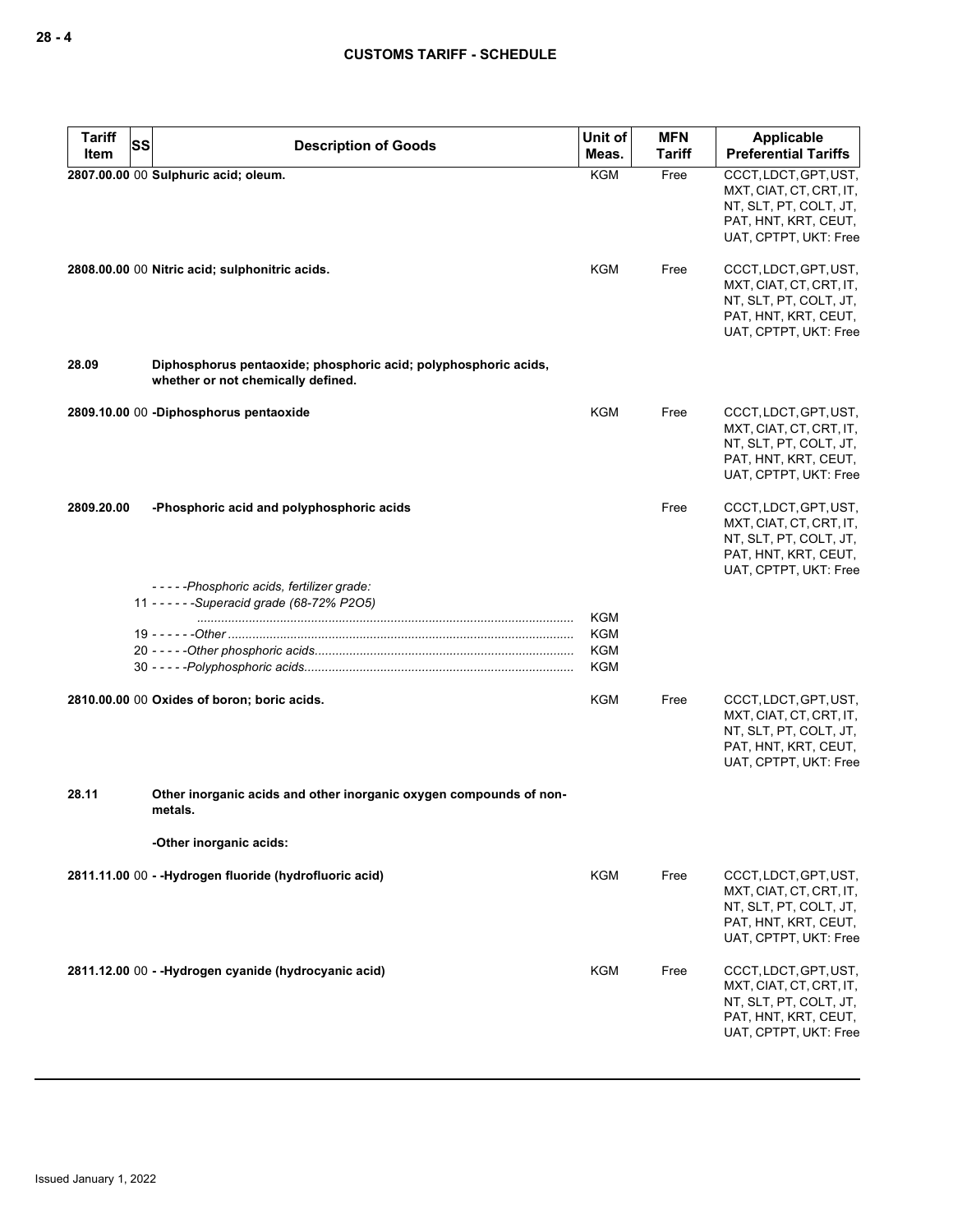| <b>Tariff</b><br>Item   | SS | <b>Description of Goods</b>                             | Unit of<br>Meas.  | <b>MFN</b><br>Tariff | <b>Applicable</b><br><b>Preferential Tariffs</b>                                                                            |
|-------------------------|----|---------------------------------------------------------|-------------------|----------------------|-----------------------------------------------------------------------------------------------------------------------------|
| 2811.19.00 00 - - Other |    |                                                         | KGM               | Free                 | CCCT, LDCT, GPT, UST,<br>MXT, CIAT, CT, CRT, IT,<br>NT, SLT, PT, COLT, JT,<br>PAT, HNT, KRT, CEUT,<br>UAT, CPTPT, UKT: Free |
|                         |    | -Other inorganic oxygen compounds of non-metals:        |                   |                      |                                                                                                                             |
|                         |    | 2811.21.00 00 - - Carbon dioxide                        | KGM               | Free                 | CCCT, LDCT, GPT, UST,<br>MXT, CIAT, CT, CRT, IT,<br>NT, SLT, PT, COLT, JT,<br>PAT, HNT, KRT, CEUT,<br>UAT, CPTPT, UKT: Free |
| 2811.22.00              |    | - -Silicon dioxide                                      |                   | Free                 | CCCT, LDCT, GPT, UST,<br>MXT, CIAT, CT, CRT, IT,<br>NT, SLT, PT, COLT, JT,<br>PAT, HNT, KRT, CEUT,<br>UAT, CPTPT, UKT: Free |
|                         |    |                                                         | KGM<br>KGM<br>KGM |                      |                                                                                                                             |
| 2811.29.00 00 - - Other |    |                                                         | KGM               | Free                 | CCCT, LDCT, GPT, UST,<br>MXT, CIAT, CT, CRT, IT,<br>NT, SLT, PT, COLT, JT,<br>PAT, HNT, KRT, CEUT,<br>UAT, CPTPT, UKT: Free |
|                         |    | <b>III. -HALOGEN OR SULPHUR COMPOUNDS OF NON-METALS</b> |                   |                      |                                                                                                                             |
| 28.12                   |    | Halides and halide oxides of non-metals.                |                   |                      |                                                                                                                             |
|                         |    | -Chlorides and chloride oxides:                         |                   |                      |                                                                                                                             |
|                         |    | 2812.11.00 00 - - Carbonyl dichloride (phosgene)        | <b>KGM</b>        | Free                 | CCCT, LDCT, GPT, UST,<br>MXT, CIAT, CT, CRT, IT,<br>NT, SLT, PT, COLT, JT,<br>PAT, HNT, KRT, CEUT,<br>UAT, CPTPT, UKT: Free |
|                         |    | 2812.12.00 00 - - Phosphorus oxychloride                | KGM               | Free                 | CCCT, LDCT, GPT, UST,<br>MXT, CIAT, CT, CRT, IT,<br>NT, SLT, PT, COLT, JT,<br>PAT, HNT, KRT, CEUT,<br>UAT, CPTPT, UKT: Free |
|                         |    | 2812.13.00 00 - - Phosphorus trichloride                | <b>KGM</b>        | Free                 | CCCT, LDCT, GPT, UST,<br>MXT, CIAT, CT, CRT, IT,<br>NT, SLT, PT, COLT, JT,<br>PAT, HNT, KRT, CEUT,<br>UAT, CPTPT, UKT: Free |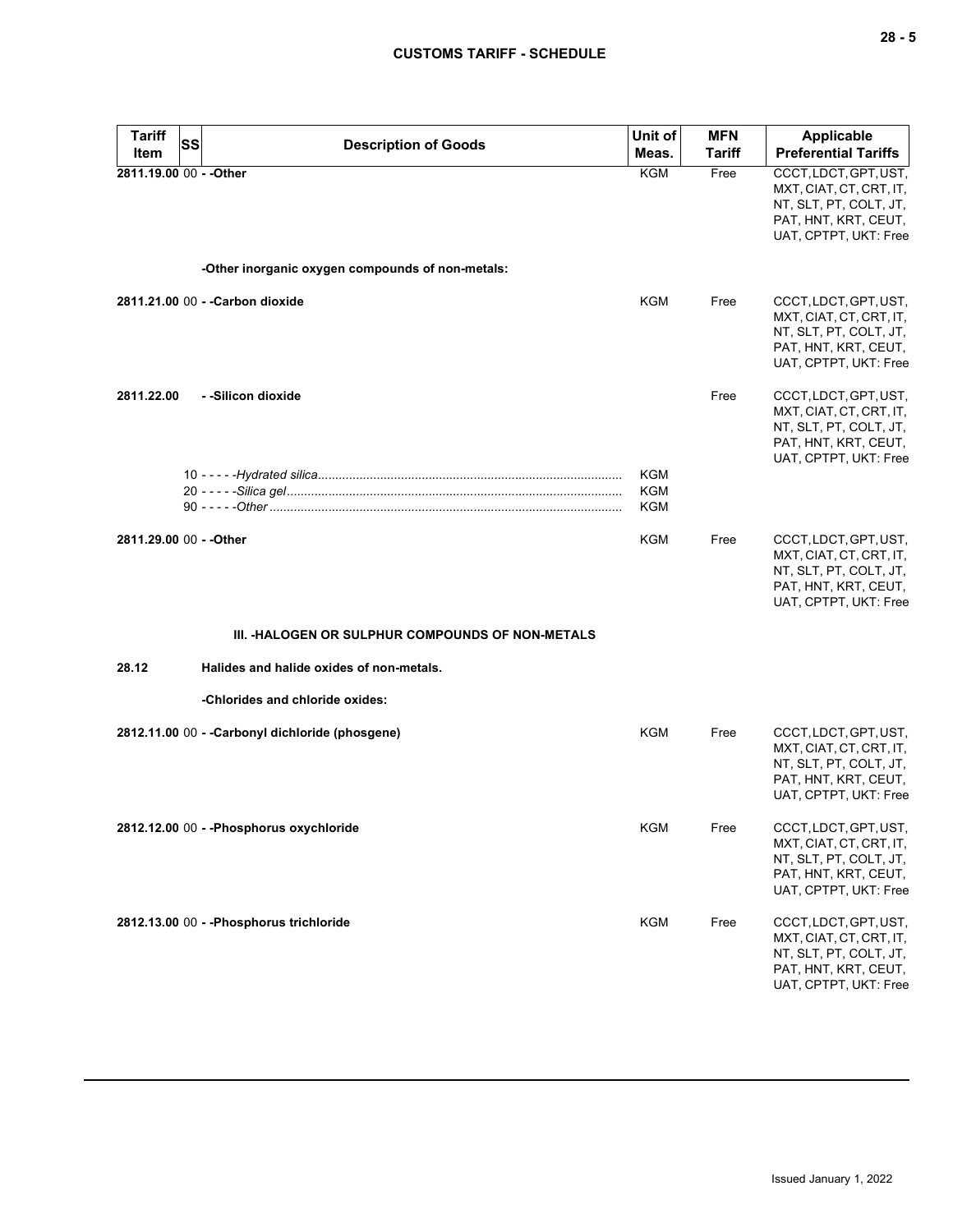| <b>Tariff</b>           | <b>SS</b><br><b>Description of Goods</b>                                       | Unit of    | <b>MFN</b>    | Applicable                                                                                                                  |
|-------------------------|--------------------------------------------------------------------------------|------------|---------------|-----------------------------------------------------------------------------------------------------------------------------|
| Item                    |                                                                                | Meas.      | <b>Tariff</b> | <b>Preferential Tariffs</b>                                                                                                 |
|                         | 2812.14.00 00 - - Phosphorus pentachloride                                     | KGM        | Free          | CCCT, LDCT, GPT, UST,<br>MXT, CIAT, CT, CRT, IT,<br>NT, SLT, PT, COLT, JT,<br>PAT, HNT, KRT, CEUT,<br>UAT, CPTPT, UKT: Free |
|                         | 2812.15.00 00 - - Sulphur monochloride                                         | KGM        | Free          | CCCT, LDCT, GPT, UST,<br>MXT, CIAT, CT, CRT, IT,<br>NT, SLT, PT, COLT, JT,<br>PAT, HNT, KRT, CEUT,<br>UAT, CPTPT, UKT: Free |
|                         | 2812.16.00 00 - - Sulphur dichloride                                           | <b>KGM</b> | Free          | CCCT, LDCT, GPT, UST,<br>MXT, CIAT, CT, CRT, IT,<br>NT, SLT, PT, COLT, JT,<br>PAT, HNT, KRT, CEUT,<br>UAT, CPTPT, UKT: Free |
|                         | 2812.17.00 00 - - Thionyl chloride                                             | KGM        | Free          | CCCT, LDCT, GPT, UST,<br>MXT, CIAT, CT, CRT, IT,<br>NT, SLT, PT, COLT, JT,<br>PAT, HNT, KRT, CEUT,<br>UAT, CPTPT, UKT: Free |
| 2812.19.00 00 - - Other |                                                                                | <b>KGM</b> | Free          | CCCT, LDCT, GPT, UST,<br>MXT, CIAT, CT, CRT, IT,<br>NT, SLT, PT, COLT, JT,<br>PAT, HNT, KRT, CEUT,<br>UAT, CPTPT, UKT: Free |
| 2812.90.00 00 -Other    |                                                                                | <b>KGM</b> | Free          | CCCT, LDCT, GPT, UST,<br>MXT, CIAT, CT, CRT, IT,<br>NT, SLT, PT, COLT, JT,<br>PAT, HNT, KRT, CEUT,<br>UAT, CPTPT, UKT: Free |
| 28.13                   | Sulphides of non-metals; commercial phosphorus trisulphide.                    |            |               |                                                                                                                             |
|                         | 2813.10.00 00 - Carbon disulphide                                              | KGM        | Free          | CCCT, LDCT, GPT, UST,<br>MXT, CIAT, CT, CRT, IT,<br>NT, SLT, PT, COLT, JT,<br>PAT, HNT, KRT, CEUT,<br>UAT, CPTPT, UKT: Free |
| 2813.90.00 00 -Other    |                                                                                | KGM        | Free          | CCCT, LDCT, GPT, UST,<br>MXT, CIAT, CT, CRT, IT,<br>NT, SLT, PT, COLT, JT,<br>PAT, HNT, KRT, CEUT,<br>UAT, CPTPT, UKT: Free |
|                         | IV. - INORGANIC BASES AND OXIDES, HYDROXIDES AND PEROXIDES<br><b>OF METALS</b> |            |               |                                                                                                                             |
| 28.14                   | Ammonia, anhydrous or in aqueous solution.                                     |            |               |                                                                                                                             |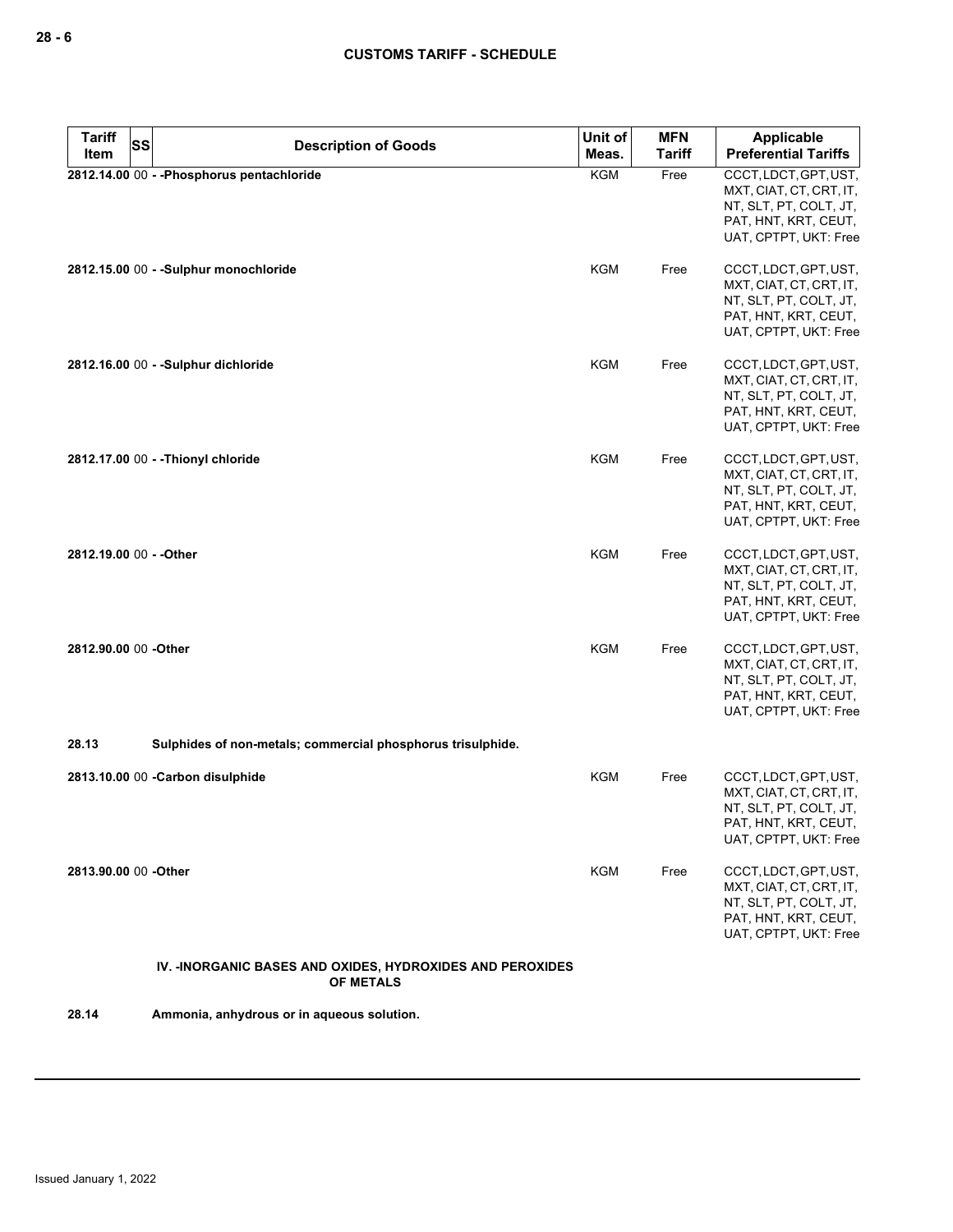| <b>Tariff</b>           | SS                                                 | <b>Description of Goods</b>                                                                                 | Unit of                  | <b>MFN</b>    | <b>Applicable</b>                                                                                                           |
|-------------------------|----------------------------------------------------|-------------------------------------------------------------------------------------------------------------|--------------------------|---------------|-----------------------------------------------------------------------------------------------------------------------------|
| Item                    |                                                    |                                                                                                             | Meas.                    | <b>Tariff</b> | <b>Preferential Tariffs</b>                                                                                                 |
|                         | 2814.10.00 00 -Anhydrous ammonia                   |                                                                                                             | <b>KGM</b>               | Free          | CCCT, LDCT, GPT, UST,<br>MXT, CIAT, CT, CRT, IT,<br>NT, SLT, PT, COLT, JT,<br>PAT, HNT, KRT, CEUT,<br>UAT, CPTPT, UKT: Free |
|                         | 2814.20.00 00 - Ammonia in aqueous solution        |                                                                                                             | <b>KNS</b>               | Free          | CCCT, LDCT, GPT, UST,<br>MXT, CIAT, CT, CRT, IT,<br>NT, SLT, PT, COLT, JT,<br>PAT, HNT, KRT, CEUT,<br>UAT, CPTPT, UKT: Free |
| 28.15                   |                                                    | Sodium hydroxide (caustic soda); potassium hydroxide (caustic<br>potash); peroxides of sodium or potassium. |                          |               |                                                                                                                             |
|                         | -Sodium hydroxide (caustic soda):                  |                                                                                                             |                          |               |                                                                                                                             |
| 2815.11.00 00 - - Solid |                                                    |                                                                                                             | KGM                      | Free          | CCCT, LDCT, GPT, UST,<br>MXT, CIAT, CT, CRT, IT,<br>NT, SLT, PT, COLT, JT,<br>PAT, HNT, KRT, CEUT,<br>UAT, CPTPT, UKT: Free |
|                         |                                                    | 2815.12.00 00 - - In aqueous solution (soda Ive or liquid soda)                                             | <b>KNS</b>               | Free          | CCCT, LDCT, GPT, UST,<br>MXT, CIAT, CT, CRT, IT,<br>NT, SLT, PT, COLT, JT,<br>PAT, HNT, KRT, CEUT,<br>UAT, CPTPT, UKT: Free |
| 2815.20.00              | -Potassium hydroxide (caustic potash)              |                                                                                                             |                          | Free          | CCCT, LDCT, GPT, UST,<br>MXT, CIAT, CT, CRT, IT,<br>NT, SLT, PT, COLT, JT,<br>PAT, HNT, KRT, CEUT,<br>UAT, CPTPT, UKT: Free |
|                         |                                                    |                                                                                                             | <b>KGM</b><br><b>KNS</b> |               |                                                                                                                             |
|                         | 2815.30.00 00 -Peroxides of sodium or potassium    |                                                                                                             | <b>KGM</b>               | Free          | CCCT, LDCT, GPT, UST,<br>MXT, CIAT, CT, CRT, IT,<br>NT, SLT, PT, COLT, JT,<br>PAT, HNT, KRT, CEUT,<br>UAT, CPTPT, UKT: Free |
| 28.16                   | peroxides, of strontium or barium.                 | Hydroxide and peroxide of magnesium; oxides, hydroxides and                                                 |                          |               |                                                                                                                             |
|                         | 2816.10.00 00 -Hydroxide and peroxide of magnesium |                                                                                                             | KGM                      | Free          | CCCT, LDCT, GPT, UST,<br>MXT, CIAT, CT, CRT, IT,<br>NT, SLT, PT, COLT, JT,<br>PAT, HNT, KRT, CEUT,<br>UAT, CPTPT, UKT: Free |
|                         |                                                    | 2816.40.00 00 -Oxides, hydroxides and peroxides, of strontium or barium                                     | KGM                      | Free          | CCCT, LDCT, GPT, UST,<br>MXT, CIAT, CT, CRT, IT,<br>NT, SLT, PT, COLT, JT,<br>PAT, HNT, KRT, CEUT,<br>UAT, CPTPT, UKT: Free |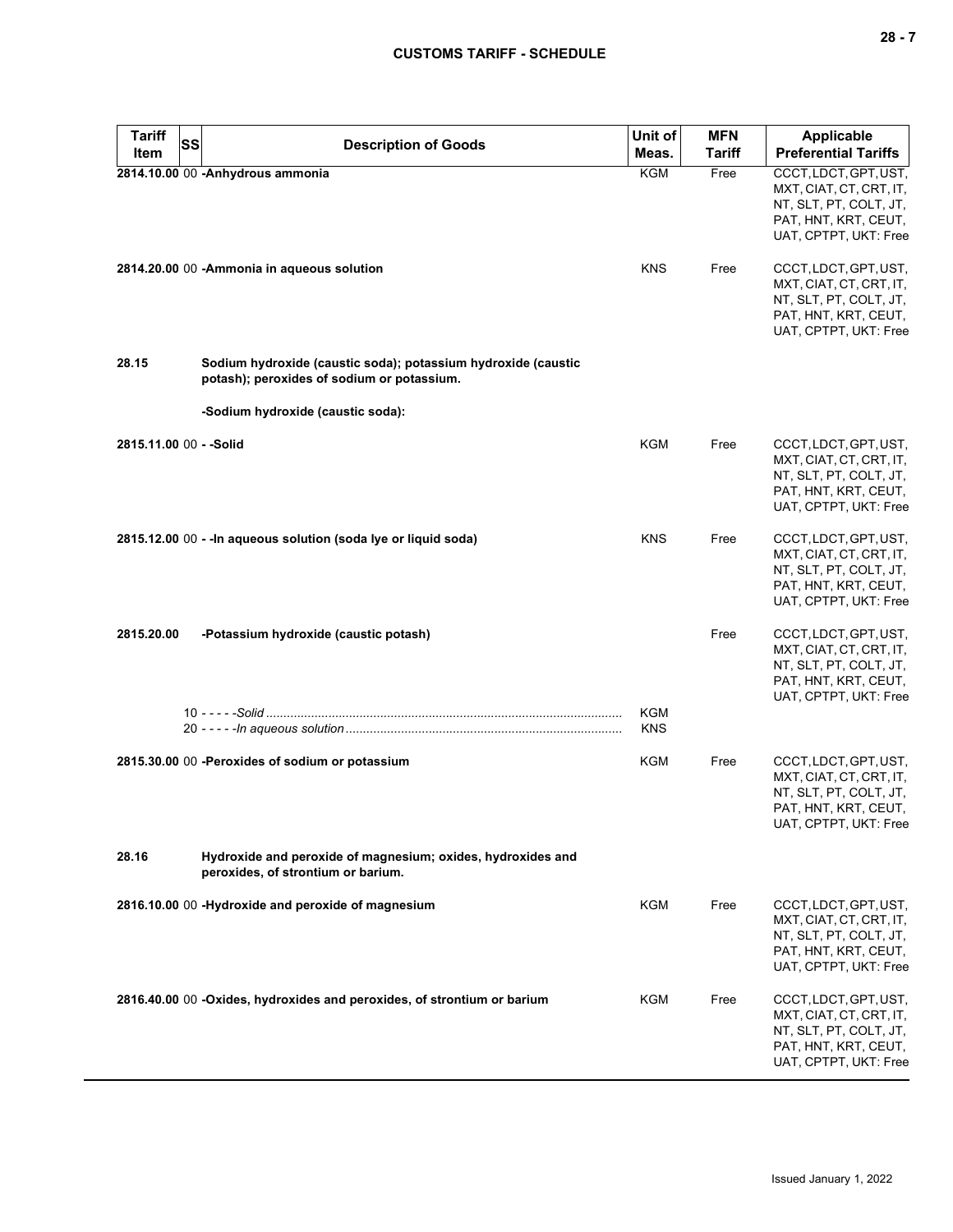| <b>Tariff</b><br>Item | SS<br><b>Description of Goods</b>                                                                                                                  | Unit of<br>Meas.                       | <b>MFN</b><br><b>Tariff</b> | Applicable<br><b>Preferential Tariffs</b>                                                                                   |
|-----------------------|----------------------------------------------------------------------------------------------------------------------------------------------------|----------------------------------------|-----------------------------|-----------------------------------------------------------------------------------------------------------------------------|
| 2817.00.00            | Zinc oxide; zinc peroxide.                                                                                                                         |                                        | Free                        | CCCT, LDCT, GPT, UST,<br>MXT, CIAT, CT, CRT, IT,<br>NT, SLT, PT, COLT, JT,<br>PAT, HNT, KRT, CEUT,<br>UAT, CPTPT, UKT: Free |
|                       | 10 - - - - - Zinc oxide, having a zinc content not exceeding 75%, expressed as the<br>metal, for use in the manufacture of animal or poultry feeds | <b>KGM</b><br><b>KGM</b>               |                             |                                                                                                                             |
| 28.18                 | Artificial corundum, whether or not chemically defined; aluminum oxide;<br>aluminum hydroxide.                                                     |                                        |                             |                                                                                                                             |
|                       | 2818.10.00 00 -Artificial corundum, whether or not chemically defined                                                                              | KGM                                    | Free                        | CCCT, LDCT, GPT, UST,<br>MXT, CIAT, CT, CRT, IT,<br>NT, SLT, PT, COLT, JT,<br>PAT, HNT, KRT, CEUT,<br>UAT, CPTPT, UKT: Free |
| 2818.20.00            | -Aluminum oxide, other than artificial corundum                                                                                                    |                                        | Free                        | CCCT, LDCT, GPT, UST,<br>MXT, CIAT, CT, CRT, IT,<br>NT, SLT, PT, COLT, JT,<br>PAT, HNT, KRT, CEUT,<br>UAT, CPTPT, UKT: Free |
|                       |                                                                                                                                                    | <b>KGM</b><br><b>KGM</b><br><b>KGM</b> |                             |                                                                                                                             |
|                       | 2818.30.00 00 - Aluminum hydroxide                                                                                                                 | KGM                                    | Free                        | CCCT, LDCT, GPT, UST,<br>MXT, CIAT, CT, CRT, IT,<br>NT, SLT, PT, COLT, JT,<br>PAT, HNT, KRT, CEUT,<br>UAT, CPTPT, UKT: Free |
| 28.19                 | Chromium oxides and hydroxides.                                                                                                                    |                                        |                             |                                                                                                                             |
|                       | 2819.10.00 00 - Chromium trioxide                                                                                                                  | <b>KGM</b>                             | Free                        | CCCT, LDCT, GPT, UST,<br>MXT, CIAT, CT, CRT, IT,<br>NT, SLT, PT, COLT, JT,<br>PAT, HNT, KRT, CEUT,<br>UAT, CPTPT, UKT: Free |
|                       | 2819.90.00 00 - Other                                                                                                                              | KGM                                    | Free                        | CCCT, LDCT, GPT, UST,<br>MXT, CIAT, CT, CRT, IT,<br>NT, SLT, PT, COLT, JT,<br>PAT, HNT, KRT, CEUT,<br>UAT, CPTPT, UKT: Free |
| 28.20                 | Manganese oxides.                                                                                                                                  |                                        |                             |                                                                                                                             |
|                       | 2820.10.00 00 -Manganese dioxide                                                                                                                   | KGM                                    | Free                        | CCCT, LDCT, GPT, UST,<br>MXT, CIAT, CT, CRT, IT,<br>NT, SLT, PT, COLT, JT,<br>PAT, HNT, KRT, CEUT,<br>UAT, CPTPT, UKT: Free |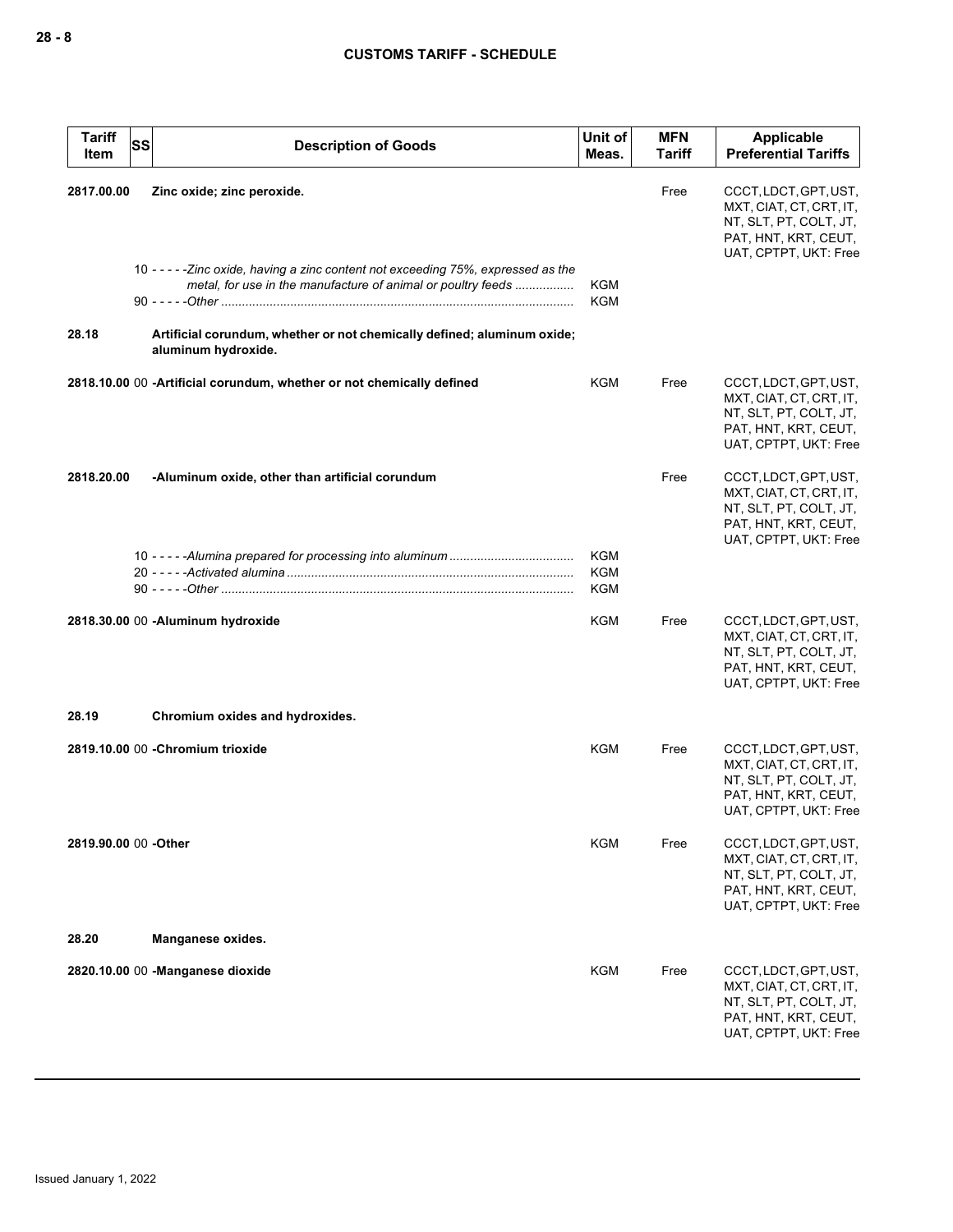| <b>Tariff</b><br>SS<br>Item | <b>Description of Goods</b>                                                                                                                  | Unit of<br>Meas.  | <b>MFN</b><br>Tariff | <b>Applicable</b><br><b>Preferential Tariffs</b>                                                                                         |
|-----------------------------|----------------------------------------------------------------------------------------------------------------------------------------------|-------------------|----------------------|------------------------------------------------------------------------------------------------------------------------------------------|
| 2820.90.00 00 -Other        |                                                                                                                                              | KGM               | Free                 | CCCT, LDCT, GPT, UST,<br>MXT, CIAT, CT, CRT, IT,<br>NT, SLT, PT, COLT, JT,<br>PAT, HNT, KRT, CEUT,<br>UAT, CPTPT, UKT: Free              |
| 28.21                       | Iron oxides and hydroxides; earth colours containing 70% or more by<br>weight of combined iron evaluated as Fe <sub>2</sub> O <sub>3</sub> . |                   |                      |                                                                                                                                          |
|                             | 2821.10.00 00 -Iron oxides and hydroxides                                                                                                    | KGM               | Free                 | CCCT, LDCT, GPT, UST,<br>MXT, CIAT, CT, CRT, IT,<br>NT, SLT, PT, COLT, JT,<br>PAT, HNT, KRT, CEUT,<br>UAT, CPTPT, UKT: Free              |
|                             | 2821.20.00 00 - Earth colours                                                                                                                | KGM               | Free                 | CCCT, LDCT, GPT, UST,<br>MXT, CIAT, CT, CRT, IT,<br>NT, SLT, PT, COLT, JT,<br>PAT, HNT, KRT, CEUT,<br>UAT, CPTPT, UKT: Free              |
|                             | 2822.00.00 00 Cobalt oxides and hydroxides; commercial cobalt oxides.                                                                        | KGM               | Free                 | CCCT, LDCT, GPT, UST,<br>MXT, CIAT, CT, CRT, IT,<br>NT, SLT, PT, COLT, JT,<br>PAT, HNT, KRT, CEUT,<br>UAT, CPTPT, UKT: Free              |
| 2823.00.00                  | Titanium oxides.                                                                                                                             |                   | Free                 | AUT, NZT, CCCT, LDCT,<br>GPT, UST, MXT, CIAT,<br>CT, CRT, IT, NT, SLT, PT,<br>COLT, JT, PAT, HNT,<br>KRT, CEUT, UAT,<br>CPTPT, UKT: Free |
|                             |                                                                                                                                              | <b>KGM</b><br>KGM |                      |                                                                                                                                          |
| 28.24                       | Lead oxides; red lead and orange lead.                                                                                                       |                   |                      |                                                                                                                                          |
|                             | 2824.10.00 00 -Lead monoxide (litharge, massicot)                                                                                            | <b>KGM</b>        | Free                 | AUT, NZT, CCCT, LDCT,<br>GPT, UST, MXT, CIAT,<br>CT, CRT, IT, NT, SLT, PT,<br>COLT, JT, PAT, HNT,<br>KRT, CEUT, UAT,<br>CPTPT, UKT: Free |
| 2824.90.00 00 -Other        |                                                                                                                                              | KGM               | Free                 | AUT, NZT, CCCT, LDCT,<br>GPT, UST, MXT, CIAT,<br>CT, CRT, IT, NT, SLT, PT,<br>COLT, JT, PAT, HNT,<br>KRT, CEUT, UAT,<br>CPTPT, UKT: Free |
| 28.25                       | Hydrazine and hydroxylamine and their inorganic salts; other inorganic                                                                       |                   |                      |                                                                                                                                          |

**bases; other metal oxides, hydroxides and peroxides.**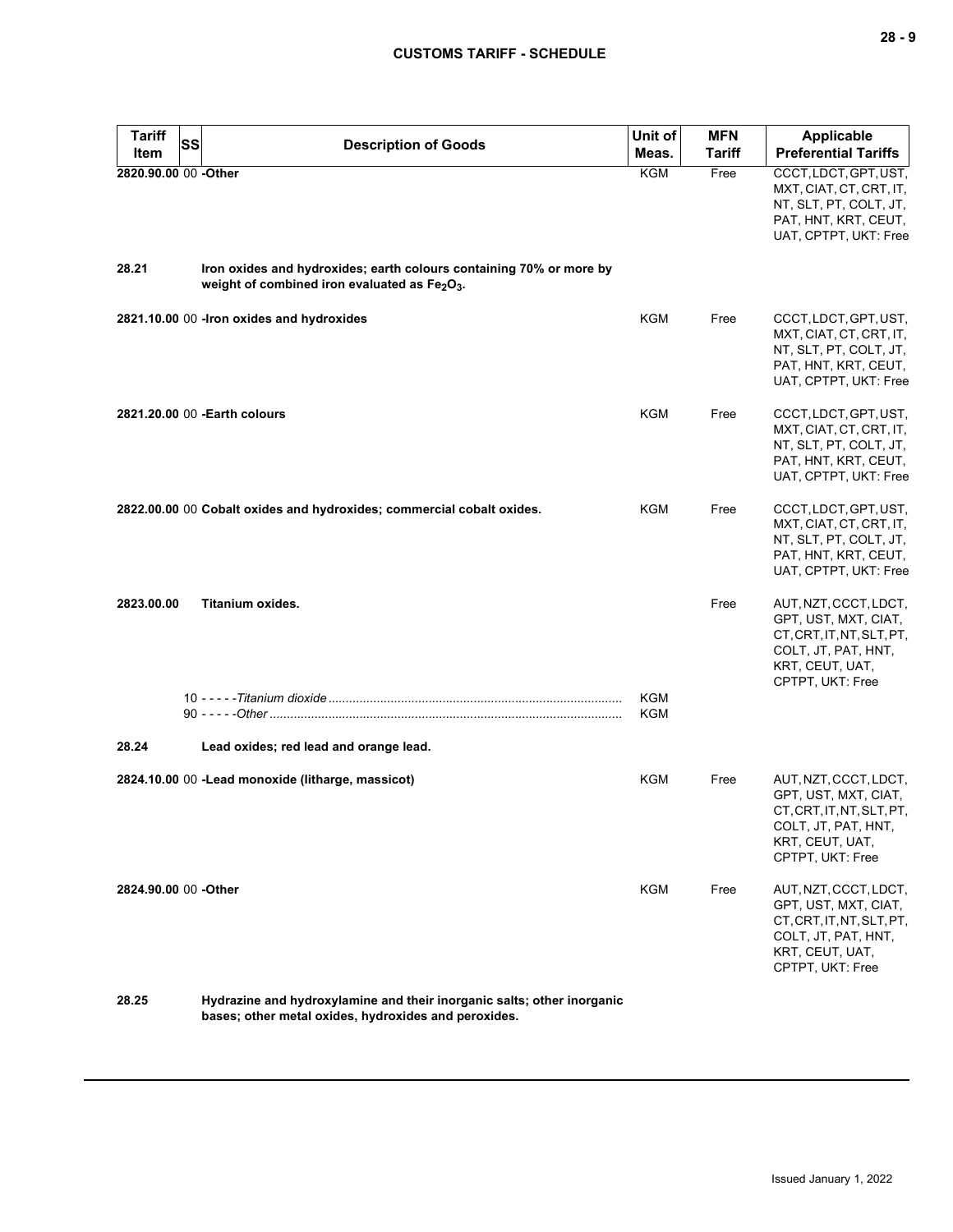| <b>Tariff</b>        | <b>SS</b> | <b>Description of Goods</b>                                          | Unit of    | <b>MFN</b>    | <b>Applicable</b>                                                                                                           |
|----------------------|-----------|----------------------------------------------------------------------|------------|---------------|-----------------------------------------------------------------------------------------------------------------------------|
| Item                 |           |                                                                      | Meas.      | <b>Tariff</b> | <b>Preferential Tariffs</b>                                                                                                 |
|                      |           | 2825.10.00 00 -Hydrazine and hydroxylamine and their inorganic salts | <b>KGM</b> | Free          | CCCT, LDCT, GPT, UST,<br>MXT, CIAT, CT, CRT, IT,<br>NT, SLT, PT, COLT, JT,<br>PAT, HNT, KRT, CEUT,<br>UAT, CPTPT, UKT: Free |
|                      |           | 2825.20.00 00 - Lithium oxide and hydroxide                          | KGM        | Free          | CCCT, LDCT, GPT, UST,<br>MXT, CIAT, CT, CRT, IT,<br>NT, SLT, PT, COLT, JT,<br>PAT, HNT, KRT, CEUT,<br>UAT, CPTPT, UKT: Free |
|                      |           | 2825.30.00 00 -Vanadium oxides and hydroxides                        | <b>KGM</b> | Free          | CCCT, LDCT, GPT, UST,<br>MXT, CIAT, CT, CRT, IT,<br>NT, SLT, PT, COLT, JT,<br>PAT, HNT, KRT, CEUT,<br>UAT, CPTPT, UKT: Free |
|                      |           | 2825.40.00 00 -Nickel oxides and hydroxides                          | <b>KGM</b> | Free          | CCCT, LDCT, GPT, UST,<br>MXT, CIAT, CT, CRT, IT,<br>NT, SLT, PT, COLT, JT,<br>PAT, HNT, KRT, CEUT,<br>UAT, CPTPT, UKT: Free |
|                      |           | 2825.50.00 00 - Copper oxides and hydroxides                         | KGM        | Free          | CCCT, LDCT, GPT, UST,<br>MXT, CIAT, CT, CRT, IT,<br>NT, SLT, PT, COLT, JT,<br>PAT, HNT, KRT, CEUT,<br>UAT, CPTPT, UKT: Free |
|                      |           | 2825.60.00 00 - Germanium oxides and zirconium dioxide               | <b>KGM</b> | Free          | CCCT, LDCT, GPT, UST,<br>MXT, CIAT, CT, CRT, IT,<br>NT, SLT, PT, COLT, JT,<br>PAT, HNT, KRT, CEUT,<br>UAT, CPTPT, UKT: Free |
|                      |           | 2825.70.00 00 -Molybdenum oxides and hydroxides                      | <b>KGM</b> | Free          | CCCT, LDCT, GPT, UST,<br>MXT, CIAT, CT, CRT, IT,<br>NT, SLT, PT, COLT, JT,<br>PAT, HNT, KRT, CEUT,<br>UAT, CPTPT, UKT: Free |
|                      |           | 2825.80.00 00 - Antimony oxides                                      | <b>KGM</b> | Free          | CCCT, LDCT, GPT, UST,<br>MXT, CIAT, CT, CRT, IT,<br>NT, SLT, PT, COLT, JT,<br>PAT, HNT, KRT, CEUT,<br>UAT, CPTPT, UKT: Free |
| 2825.90.00 00 -Other |           |                                                                      | <b>KGM</b> | Free          | CCCT, LDCT, GPT, UST,<br>MXT, CIAT, CT, CRT, IT,<br>NT, SLT, PT, COLT, JT,<br>PAT, HNT, KRT, CEUT,<br>UAT, CPTPT, UKT: Free |

**V. -SALTS AND PEROXYSALTS, OF INORGANIC ACIDS AND METALS**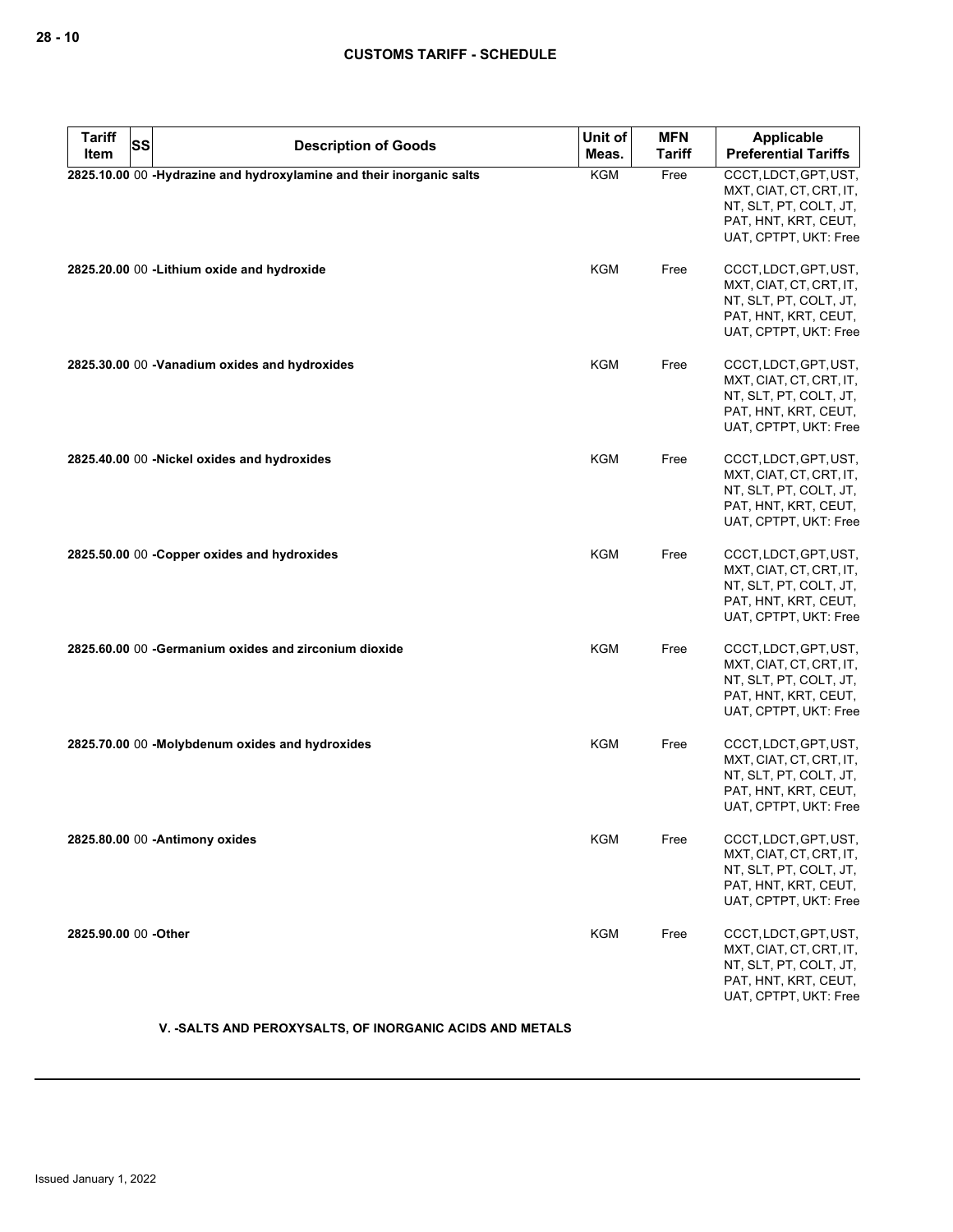| <b>Tariff</b><br>Item   | SS | <b>Description of Goods</b>                                                                                    | Unit of<br>Meas.  | <b>MFN</b><br><b>Tariff</b> | <b>Applicable</b><br><b>Preferential Tariffs</b>                                                                            |
|-------------------------|----|----------------------------------------------------------------------------------------------------------------|-------------------|-----------------------------|-----------------------------------------------------------------------------------------------------------------------------|
| 28.26                   |    | Fluorides; fluorosilicates, fluoroaluminates and other complex fluorine<br>salts.                              |                   |                             |                                                                                                                             |
|                         |    | -Fluorides:                                                                                                    |                   |                             |                                                                                                                             |
|                         |    | 2826.12.00 00 - - Of aluminum                                                                                  | <b>KGM</b>        | Free                        | CCCT, LDCT, GPT, UST,<br>MXT, CIAT, CT, CRT, IT,<br>NT, SLT, PT, COLT, JT,<br>PAT, HNT, KRT, CEUT,<br>UAT, CPTPT, UKT: Free |
| 2826.19.00 00 - - Other |    |                                                                                                                | <b>KGM</b>        | Free                        | CCCT, LDCT, GPT, UST,<br>MXT, CIAT, CT, CRT, IT,<br>NT, SLT, PT, COLT, JT,<br>PAT, HNT, KRT, CEUT,<br>UAT, CPTPT, UKT: Free |
|                         |    | 2826.30.00 00 -Sodium hexafluoroaluminate (synthetic cryolite)                                                 | <b>KGM</b>        | Free                        | CCCT, LDCT, GPT, UST,<br>MXT, CIAT, CT, CRT, IT,<br>NT, SLT, PT, COLT, JT,<br>PAT, HNT, KRT, CEUT,<br>UAT, CPTPT, UKT: Free |
| 2826.90.00 00 -Other    |    |                                                                                                                | KGM               | Free                        | CCCT, LDCT, GPT, UST,<br>MXT, CIAT, CT, CRT, IT,<br>NT, SLT, PT, COLT, JT,<br>PAT, HNT, KRT, CEUT,<br>UAT, CPTPT, UKT: Free |
| 28.27                   |    | Chlorides, chloride oxides and chloride hydroxides; bromides and<br>bromide oxides; iodides and iodide oxides. |                   |                             |                                                                                                                             |
|                         |    | 2827.10.00 00 - Ammonium chloride                                                                              | <b>KGM</b>        | Free                        | CCCT, LDCT, GPT, UST,<br>MXT, CIAT, CT, CRT, IT,<br>NT, SLT, PT, COLT, JT,<br>PAT, HNT, KRT, CEUT,<br>UAT, CPTPT, UKT: Free |
| 2827.20.00              |    | -Calcium chloride                                                                                              |                   | Free                        | CCCT, LDCT, GPT, UST,<br>MXT, CIAT, CT, CRT, IT,<br>NT, SLT, PT, COLT, JT,<br>PAT, HNT, KRT, CEUT,<br>UAT, CPTPT, UKT: Free |
|                         |    |                                                                                                                | KGM<br><b>KNS</b> |                             |                                                                                                                             |
|                         |    | -Other chlorides:                                                                                              |                   |                             |                                                                                                                             |
|                         |    | 2827.31.00 00 - - Of magnesium                                                                                 | KGM               | Free                        | CCCT, LDCT, GPT, UST,<br>MXT, CIAT, CT, CRT, IT,<br>NT, SLT, PT, COLT, JT,<br>PAT, HNT, KRT, CEUT,<br>UAT, CPTPT, UKT: Free |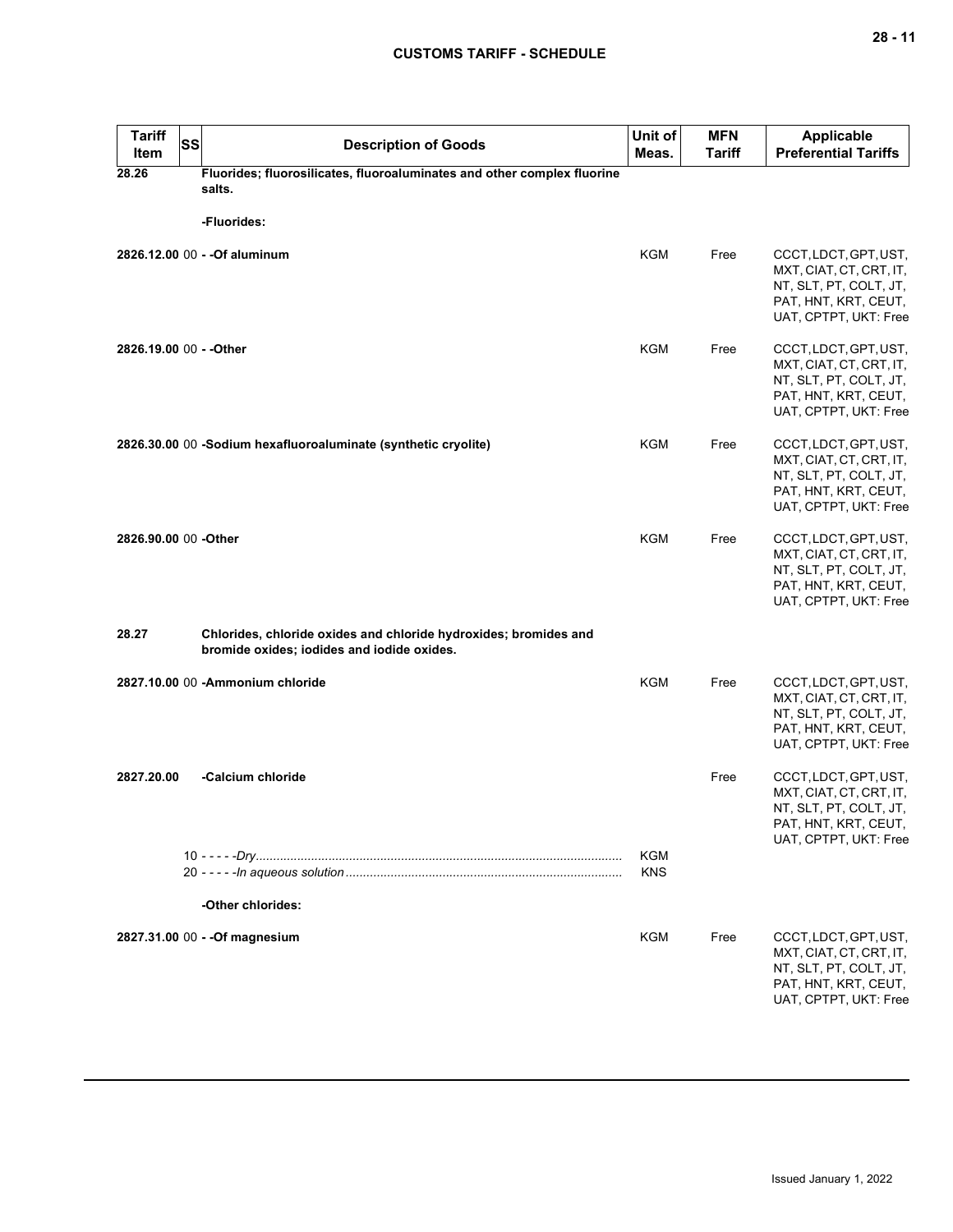| <b>Tariff</b>           | SS | <b>Description of Goods</b>                                | Unit of    | <b>MFN</b>    | <b>Applicable</b>                                                                                                           |
|-------------------------|----|------------------------------------------------------------|------------|---------------|-----------------------------------------------------------------------------------------------------------------------------|
| Item                    |    |                                                            | Meas.      | <b>Tariff</b> | <b>Preferential Tariffs</b>                                                                                                 |
|                         |    | 2827.32.00 00 - - Of aluminum                              | <b>KGM</b> | Free          | CCCT, LDCT, GPT, UST,<br>MXT, CIAT, CT, CRT, IT,<br>NT, SLT, PT, COLT, JT,<br>PAT, HNT, KRT, CEUT,<br>UAT, CPTPT, UKT: Free |
|                         |    | 2827.35.00 00 - - Of nickel                                | KGM        | Free          | CCCT, LDCT, GPT, UST,<br>MXT, CIAT, CT, CRT, IT,<br>NT, SLT, PT, COLT, JT,<br>PAT, HNT, KRT, CEUT,<br>UAT, CPTPT, UKT: Free |
| 2827.39.00 00 - - Other |    |                                                            | KGM        | Free          | CCCT, LDCT, GPT, UST,<br>MXT, CIAT, CT, CRT, IT,<br>NT, SLT, PT, COLT, JT,<br>PAT, HNT, KRT, CEUT,<br>UAT, CPTPT, UKT: Free |
|                         |    | -Chloride oxides and chloride hydroxides:                  |            |               |                                                                                                                             |
|                         |    | 2827.41.00 00 - - Of copper                                | KGM        | Free          | CCCT, LDCT, GPT, UST,<br>MXT, CIAT, CT, CRT, IT,<br>NT, SLT, PT, COLT, JT,<br>PAT, HNT, KRT, CEUT,<br>UAT, CPTPT, UKT: Free |
| 2827.49.00 00 - - Other |    |                                                            | KGM        | Free          | CCCT, LDCT, GPT, UST,<br>MXT, CIAT, CT, CRT, IT,<br>NT, SLT, PT, COLT, JT,<br>PAT, HNT, KRT, CEUT,<br>UAT, CPTPT, UKT: Free |
|                         |    | -Bromides and bromide oxides:                              |            |               |                                                                                                                             |
|                         |    | 2827.51.00 00 - - Bromides of sodium or of potassium       | <b>KGM</b> | Free          | CCCT, LDCT, GPT, UST,<br>MXT, CIAT, CT, CRT, IT,<br>NT, SLT, PT, COLT, JT,<br>PAT, HNT, KRT, CEUT,<br>UAT, CPTPT, UKT: Free |
| 2827.59.00 00 - - Other |    |                                                            | KGM        | Free          | CCCT, LDCT, GPT, UST,<br>MXT, CIAT, CT, CRT, IT,<br>NT, SLT, PT, COLT, JT,<br>PAT, HNT, KRT, CEUT,<br>UAT, CPTPT, UKT: Free |
|                         |    | 2827.60.00 00 -lodides and iodide oxides                   | <b>KGM</b> | Free          | CCCT, LDCT, GPT, UST,<br>MXT, CIAT, CT, CRT, IT,<br>NT, SLT, PT, COLT, JT,<br>PAT, HNT, KRT, CEUT,<br>UAT, CPTPT, UKT: Free |
| 28.28                   |    | Hypochlorites; commercial calcium hypochlorite; chlorites; |            |               |                                                                                                                             |

**hypobromites.**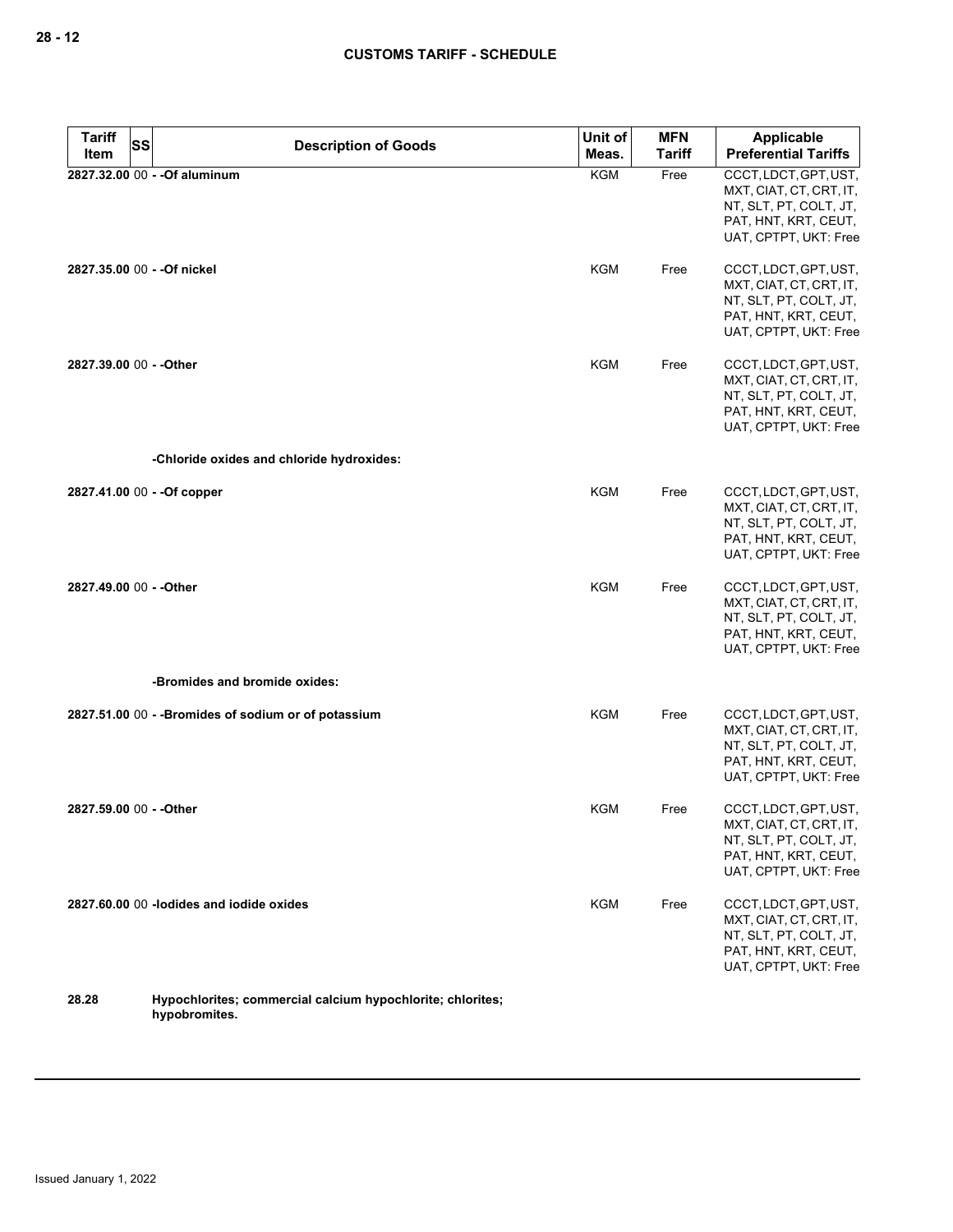| <b>Tariff</b><br><b>SS</b><br>Item | <b>Description of Goods</b>                                                      | Unit of<br>Meas. | <b>MFN</b><br><b>Tariff</b> | Applicable<br><b>Preferential Tariffs</b>                                                                                   |
|------------------------------------|----------------------------------------------------------------------------------|------------------|-----------------------------|-----------------------------------------------------------------------------------------------------------------------------|
|                                    | 2828.10.00 00 -Commercial calcium hypochlorite and other calcium hypochlorites   | KGM              | Free                        | CCCT, LDCT, GPT, UST,<br>MXT, CIAT, CT, CRT, IT,<br>NT, SLT, PT, COLT, JT,<br>PAT, HNT, KRT, CEUT,<br>UAT, CPTPT, UKT: Free |
| 2828.90.00 00 -Other               |                                                                                  | KGM              | Free                        | CCCT, LDCT, GPT, UST,<br>MXT, CIAT, CT, CRT, IT,<br>NT, SLT, PT, COLT, JT,<br>PAT, HNT, KRT, CEUT,<br>UAT, CPTPT, UKT: Free |
| 28.29                              | Chlorates and perchlorates; bromates and perbromates; iodates and<br>periodates. |                  |                             |                                                                                                                             |
|                                    | -Chlorates:                                                                      |                  |                             |                                                                                                                             |
|                                    | 2829.11.00 00 - - Of sodium                                                      | <b>KGM</b>       | Free                        | CCCT, LDCT, GPT, UST,<br>MXT, CIAT, CT, CRT, IT,<br>NT, SLT, PT, COLT, JT,<br>PAT, HNT, KRT, CEUT,<br>UAT, CPTPT, UKT: Free |
| 2829.19.00 00 - - Other            |                                                                                  | <b>KGM</b>       | Free                        | CCCT, LDCT, GPT, UST,<br>MXT, CIAT, CT, CRT, IT,<br>NT, SLT, PT, COLT, JT,<br>PAT, HNT, KRT, CEUT,<br>UAT, CPTPT, UKT: Free |
| 2829.90.00 00 -Other               |                                                                                  | <b>KGM</b>       | Free                        | CCCT, LDCT, GPT, UST,<br>MXT, CIAT, CT, CRT, IT,<br>NT, SLT, PT, COLT, JT,<br>PAT, HNT, KRT, CEUT,<br>UAT, CPTPT, UKT: Free |
| 28.30                              | Sulphides; polysulphides, whether or not chemically defined.                     |                  |                             |                                                                                                                             |
|                                    | 2830.10.00 00 -Sodium sulphides                                                  | <b>KGM</b>       | Free                        | CCCT, LDCT, GPT, UST,<br>MXT, CIAT, CT, CRT, IT,<br>NT, SLT, PT, COLT, JT,<br>PAT, HNT, KRT, CEUT,<br>UAT, CPTPT, UKT: Free |
| 2830.90.00 00 - Other              |                                                                                  | KGM              | Free                        | CCCT, LDCT, GPT, UST,<br>MXT, CIAT, CT, CRT, IT,<br>NT, SLT, PT, COLT, JT,<br>PAT, HNT, KRT, CEUT,<br>UAT, CPTPT, UKT: Free |
| 28.31                              | Dithionites and sulphoxylates.                                                   |                  |                             |                                                                                                                             |
| 2831.10.00 00 -Of sodium           |                                                                                  | KGM              | Free                        | CCCT, LDCT, GPT, UST,<br>MXT, CIAT, CT, CRT, IT,<br>NT, SLT, PT, COLT, JT,<br>PAT, HNT, KRT, CEUT,<br>UAT, CPTPT, UKT: Free |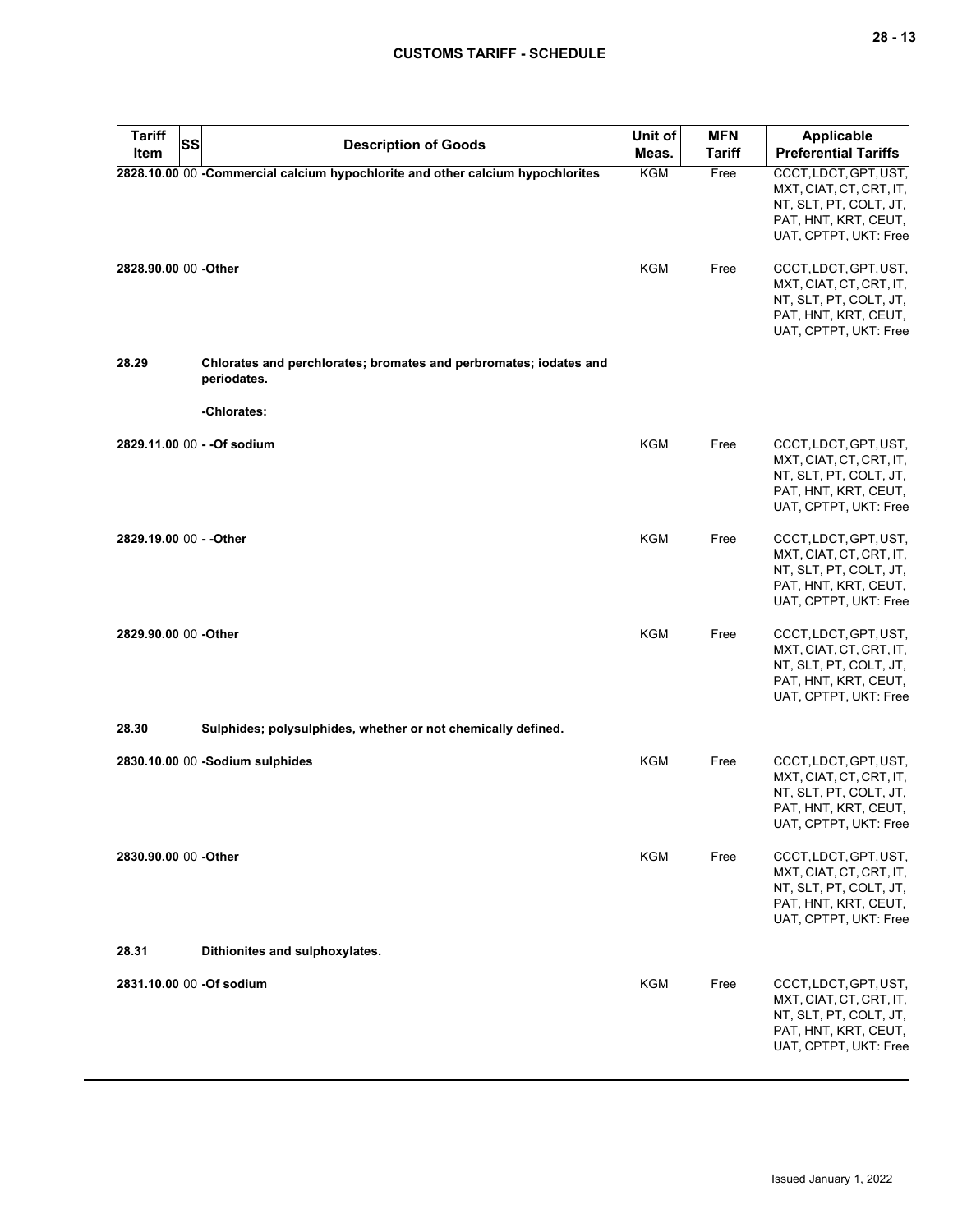| <b>Tariff</b><br><b>SS</b> | <b>Description of Goods</b>                       | Unit of    | <b>MFN</b>    | <b>Applicable</b>                                                                                                           |
|----------------------------|---------------------------------------------------|------------|---------------|-----------------------------------------------------------------------------------------------------------------------------|
| Item                       |                                                   | Meas.      | <b>Tariff</b> | <b>Preferential Tariffs</b>                                                                                                 |
| 2831.90.00 00 -Other       |                                                   | <b>KGM</b> | Free          | CCCT, LDCT, GPT, UST,<br>MXT, CIAT, CT, CRT, IT,<br>NT, SLT, PT, COLT, JT,<br>PAT, HNT, KRT, CEUT,<br>UAT, CPTPT, UKT: Free |
| 28.32                      | Sulphites; thiosulphates.                         |            |               |                                                                                                                             |
|                            | 2832.10.00 00 -Sodium sulphites                   | <b>KGM</b> | Free          | CCCT, LDCT, GPT, UST,<br>MXT, CIAT, CT, CRT, IT,<br>NT, SLT, PT, COLT, JT,<br>PAT, HNT, KRT, CEUT,<br>UAT, CPTPT, UKT: Free |
|                            | 2832.20.00 00 - Other sulphites                   | KGM        | Free          | CCCT, LDCT, GPT, UST,<br>MXT, CIAT, CT, CRT, IT,<br>NT, SLT, PT, COLT, JT,<br>PAT, HNT, KRT, CEUT,<br>UAT, CPTPT, UKT: Free |
|                            | 2832.30.00 00 - Thiosulphates                     | KGM        | Free          | CCCT, LDCT, GPT, UST,<br>MXT, CIAT, CT, CRT, IT,<br>NT, SLT, PT, COLT, JT,<br>PAT, HNT, KRT, CEUT,<br>UAT, CPTPT, UKT: Free |
| 28.33                      | Sulphates; alums; peroxosulphates (persulphates). |            |               |                                                                                                                             |
|                            | -Sodium sulphates:                                |            |               |                                                                                                                             |
|                            | 2833.11.00 00 - - Disodium sulphate               | <b>KGM</b> | Free          | CCCT, LDCT, GPT, UST,<br>MXT, CIAT, CT, CRT, IT,<br>NT, SLT, PT, COLT, JT,<br>PAT, HNT, KRT, CEUT,<br>UAT, CPTPT, UKT: Free |
| 2833.19.00 00 - - Other    |                                                   | KGM        | Free          | CCCT, LDCT, GPT, UST,<br>MXT, CIAT, CT, CRT, IT,<br>NT, SLT, PT, COLT, JT,<br>PAT, HNT, KRT, CEUT,<br>UAT, CPTPT, UKT: Free |
|                            | -Other sulphates:                                 |            |               |                                                                                                                             |
|                            | 2833.21.00 00 - - Of magnesium                    | <b>KGM</b> | Free          | CCCT, LDCT, GPT, UST,<br>MXT, CIAT, CT, CRT, IT,<br>NT, SLT, PT, COLT, JT,<br>PAT, HNT, KRT, CEUT,<br>UAT, CPTPT, UKT: Free |
|                            | 2833.22.00 00 - - Of aluminum                     | <b>KGM</b> | Free          | CCCT, LDCT, GPT, UST,<br>MXT, CIAT, CT, CRT, IT,<br>NT, SLT, PT, COLT, JT,<br>PAT, HNT, KRT, CEUT,<br>UAT, CPTPT, UKT: Free |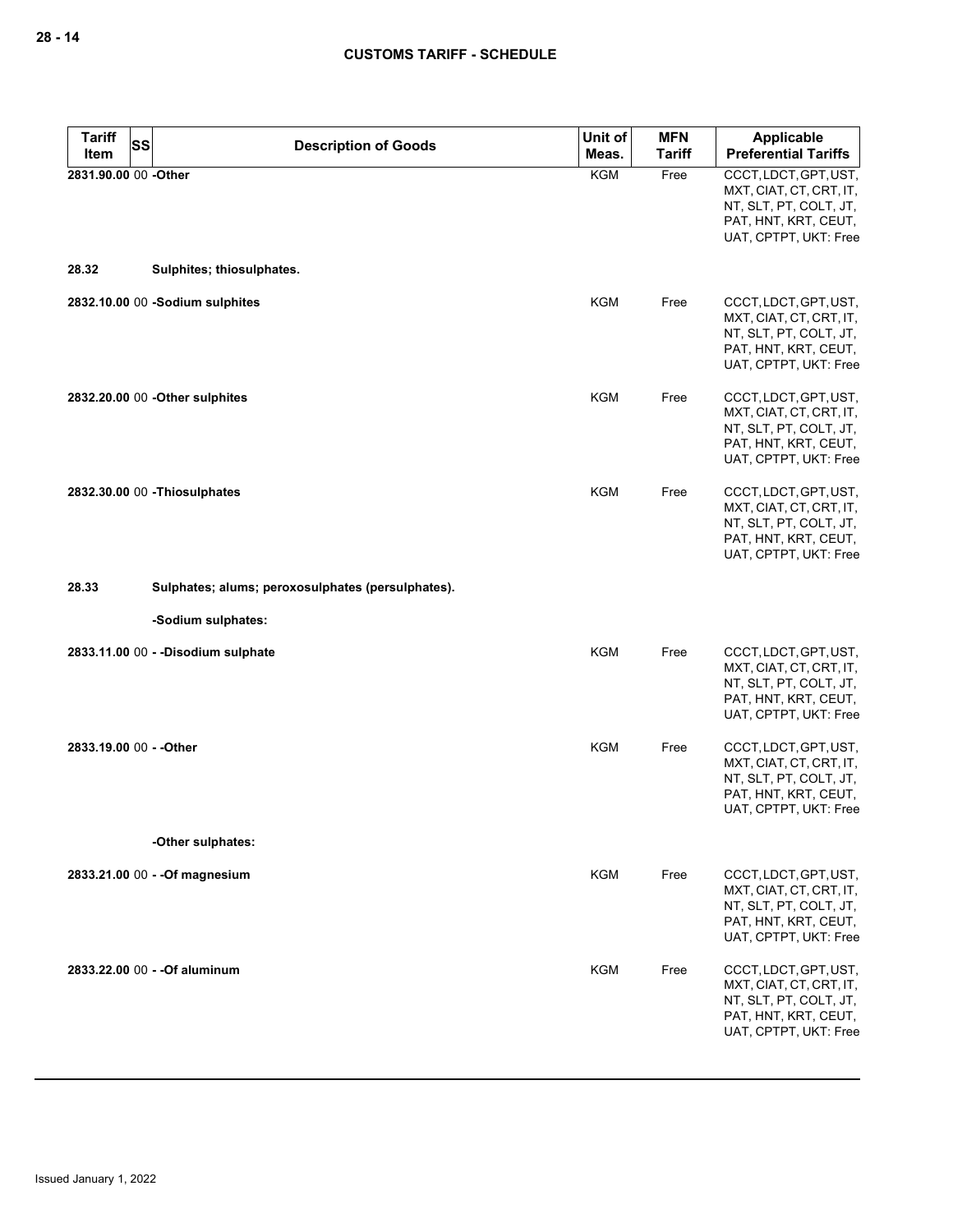| <b>Tariff</b><br>Item   | <b>SS</b> | <b>Description of Goods</b>                                                                                                          | Unit of<br>Meas.                                     | <b>MFN</b><br><b>Tariff</b> | <b>Applicable</b><br><b>Preferential Tariffs</b>                                                                            |
|-------------------------|-----------|--------------------------------------------------------------------------------------------------------------------------------------|------------------------------------------------------|-----------------------------|-----------------------------------------------------------------------------------------------------------------------------|
|                         |           | 2833.24.00 00 - - Of nickel                                                                                                          | <b>KGM</b>                                           | Free                        | CCCT, LDCT, GPT, UST,                                                                                                       |
|                         |           |                                                                                                                                      |                                                      |                             | MXT, CIAT, CT, CRT, IT,<br>NT, SLT, PT, COLT, JT,<br>PAT, HNT, KRT, CEUT,<br>UAT, CPTPT, UKT: Free                          |
| 2833.25.00              |           | - -Of copper                                                                                                                         |                                                      | Free                        | CCCT, LDCT, GPT, UST,<br>MXT, CIAT, CT, CRT, IT,<br>NT, SLT, PT, COLT, JT,<br>PAT, HNT, KRT, CEUT,<br>UAT, CPTPT, UKT: Free |
|                         |           |                                                                                                                                      | <b>KGM</b><br><b>KGM</b>                             |                             |                                                                                                                             |
|                         |           | 2833.27.00 00 - - Of barium                                                                                                          | <b>KGM</b>                                           | Free                        | CCCT, LDCT, GPT, UST,<br>MXT, CIAT, CT, CRT, IT,<br>NT, SLT, PT, COLT, JT,<br>PAT, HNT, KRT, CEUT,<br>UAT, CPTPT, UKT: Free |
| 2833.29.00 00 - - Other |           |                                                                                                                                      | <b>KGM</b>                                           | Free                        | CCCT, LDCT, GPT, UST,<br>MXT, CIAT, CT, CRT, IT,<br>NT, SLT, PT, COLT, JT,<br>PAT, HNT, KRT, CEUT,<br>UAT, CPTPT, UKT: Free |
| 2833.30.00 00 - Alums   |           |                                                                                                                                      | <b>KGM</b>                                           | Free                        | CCCT, LDCT, GPT, UST,<br>MXT, CIAT, CT, CRT, IT,<br>NT, SLT, PT, COLT, JT,<br>PAT, HNT, KRT, CEUT,<br>UAT, CPTPT, UKT: Free |
| 2833.40.00              |           | -Peroxosulphates (persulphates)                                                                                                      |                                                      | Free                        | CCCT, LDCT, GPT, UST,<br>MXT, CIAT, CT, CRT, IT,<br>NT, SLT, PT, COLT, JT,<br>PAT, HNT, KRT, CEUT,<br>UAT, CPTPT, UKT: Free |
|                         |           | 10 - - - - - Diammonium peroxodisulphate (ammonium persulphate)<br>20 - - - - - Dipotassium peroxodisulphate (potassium persulphate) | <b>KGM</b><br><b>KGM</b><br><b>KGM</b><br><b>KGM</b> |                             |                                                                                                                             |
| 28.34                   |           | Nitrites; nitrates.                                                                                                                  |                                                      |                             |                                                                                                                             |
| 2834.10.00 00 -Nitrites |           | -Nitrates:                                                                                                                           | <b>KGM</b>                                           | Free                        | CCCT, LDCT, GPT, UST,<br>MXT, CIAT, CT, CRT, IT,<br>NT, SLT, PT, COLT, JT,<br>PAT, HNT, KRT, CEUT,<br>UAT, CPTPT, UKT: Free |
|                         |           |                                                                                                                                      | <b>KGM</b>                                           |                             |                                                                                                                             |
|                         |           | 2834.21.00 00 - - Of potassium                                                                                                       |                                                      | Free                        | CCCT, LDCT, GPT, UST,<br>MXT, CIAT, CT, CRT, IT,<br>NT, SLT, PT, COLT, JT,<br>PAT, HNT, KRT, CEUT,<br>UAT, CPTPT, UKT: Free |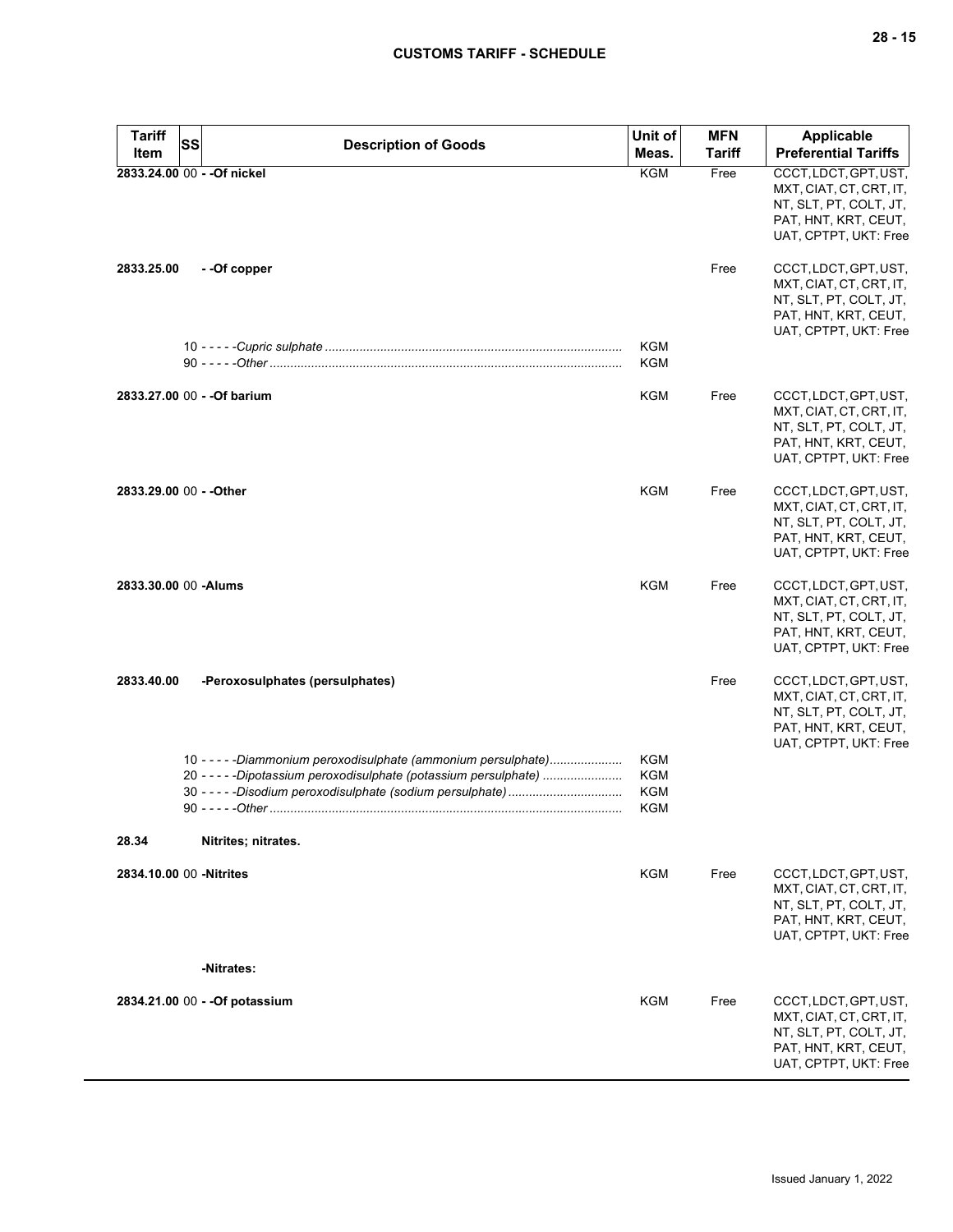| <b>Tariff</b><br>Item   | SS<br><b>Description of Goods</b>                                                                                              | Unit of<br>Meas. | <b>MFN</b><br><b>Tariff</b> | Applicable<br><b>Preferential Tariffs</b>                                                                                                |
|-------------------------|--------------------------------------------------------------------------------------------------------------------------------|------------------|-----------------------------|------------------------------------------------------------------------------------------------------------------------------------------|
| 2834.29.00 00 - - Other |                                                                                                                                | <b>KGM</b>       | Free                        | CCCT, LDCT, GPT, UST,<br>MXT, CIAT, CT, CRT, IT,<br>NT, SLT, PT, COLT, JT,<br>PAT, HNT, KRT, CEUT,<br>UAT, CPTPT, UKT: Free              |
| 28.35                   | Phosphinates (hypophosphites), phosphonates (phosphites) and<br>phosphates; polyphosphates, whether or not chemically defined. |                  |                             |                                                                                                                                          |
|                         | 2835.10.00 00 -Phosphinates (hypophosphites) and phosphonates (phosphites)                                                     | KGM              | Free                        | CCCT, LDCT, GPT, UST,<br>MXT, CIAT, CT, CRT, IT,<br>NT, SLT, PT, COLT, JT,<br>PAT, HNT, KRT, CEUT,<br>UAT, CPTPT, UKT: Free              |
|                         | -Phosphates:                                                                                                                   |                  |                             |                                                                                                                                          |
|                         | 2835.22.00 00 - - Of mono- or disodium                                                                                         | KGM              | Free                        | AUT, NZT, CCCT, LDCT,<br>GPT, UST, MXT, CIAT,<br>CT, CRT, IT, NT, SLT, PT,<br>COLT, JT, PAT, HNT,<br>KRT, CEUT, UAT,<br>CPTPT, UKT: Free |
|                         | 2835.24.00 00 - - Of potassium                                                                                                 | KGM              | Free                        | AUT, NZT, CCCT, LDCT,<br>GPT, UST, MXT, CIAT,<br>CT, CRT, IT, NT, SLT, PT,<br>COLT, JT, PAT, HNT,<br>KRT, CEUT, UAT,<br>CPTPT, UKT: Free |
|                         | 2835.25.00 00 - - Calcium hydrogenorthophosphate ("dicalcium phosphate")                                                       | <b>KGM</b>       | Free                        | CCCT, LDCT, GPT, UST,<br>MXT, CIAT, CT, CRT, IT,<br>NT, SLT, PT, COLT, JT,<br>PAT, HNT, KRT, CEUT,<br>UAT, CPTPT, UKT: Free              |
|                         | 2835.26.00 00 - - Other phosphates of calcium                                                                                  | KGM              | Free                        | AUT, NZT, CCCT, LDCT,<br>GPT, UST, MXT, CIAT,<br>CT, CRT, IT, NT, SLT, PT,<br>COLT, JT, PAT, HNT,<br>KRT, CEUT, UAT,<br>CPTPT, UKT: Free |
| 2835.29.00 00 - - Other |                                                                                                                                | <b>KGM</b>       | Free                        | AUT, NZT, CCCT, LDCT,<br>GPT, UST, MXT, CIAT,<br>CT, CRT, IT, NT, SLT, PT,<br>COLT, JT, PAT, HNT,<br>KRT, CEUT, UAT,<br>CPTPT, UKT: Free |

**-Polyphosphates:**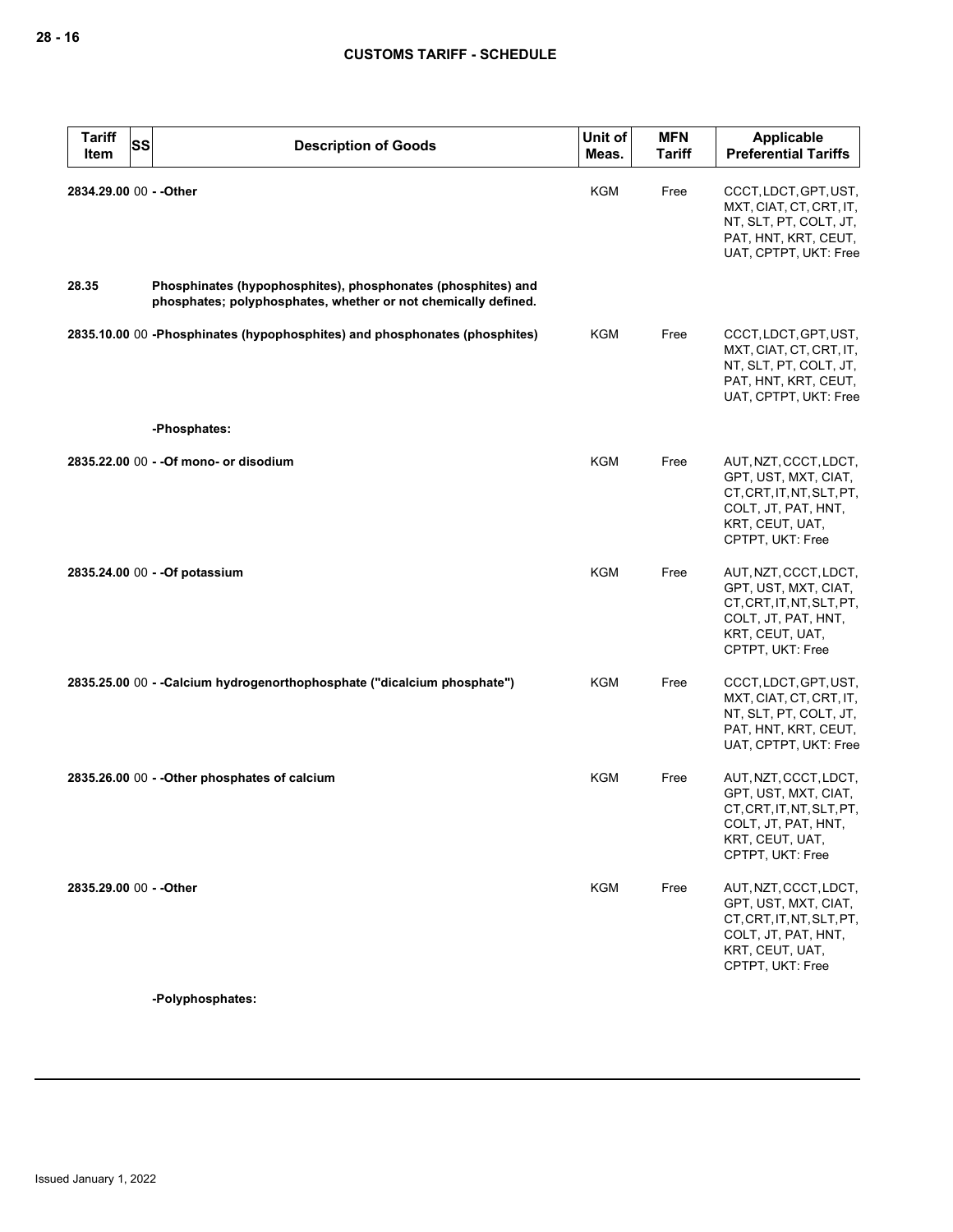| <b>Tariff</b><br>SS | <b>Description of Goods</b>                                                                                   | Unit of                  | <b>MFN</b> | <b>Applicable</b>                                                                                                                        |
|---------------------|---------------------------------------------------------------------------------------------------------------|--------------------------|------------|------------------------------------------------------------------------------------------------------------------------------------------|
| Item                |                                                                                                               | Meas.                    | Tariff     | <b>Preferential Tariffs</b>                                                                                                              |
| 2835.31.00          | - -Sodium triphosphate (sodium tripolyphosphate)                                                              | <b>KGM</b><br><b>KGM</b> | Free       | AUT, NZT, CCCT, LDCT,<br>GPT, UST, MXT, CIAT,<br>CT, CRT, IT, NT, SLT, PT,<br>COLT, JT, PAT, HNT,<br>KRT, CEUT, UAT,<br>CPTPT, UKT: Free |
| 2835.39.00          | - -Other<br>10 - - - - - Sodium acid pyrophosphate, for use in the manufacture of food                        |                          | Free       | AUT, NZT, CCCT, LDCT,<br>GPT, UST, MXT, CIAT,<br>CT.CRT.IT.NT.SLT.PT.<br>COLT, JT, PAT, HNT,<br>KRT, CEUT, UAT,<br>CPTPT, UKT: Free      |
|                     |                                                                                                               | KGM<br>KGM               |            |                                                                                                                                          |
| 28.36               | Carbonates; peroxocarbonates (percarbonates); commercial<br>ammonium carbonate containing ammonium carbamate. |                          |            |                                                                                                                                          |
| 2836.20.00          | -Disodium carbonate                                                                                           |                          | Free       | CCCT, LDCT, GPT, UST,<br>MXT, CIAT, CT, CRT, IT,<br>NT, SLT, PT, COLT, JT,<br>PAT, HNT, KRT, CEUT,<br>UAT, CPTPT, UKT: Free              |
|                     |                                                                                                               | <b>KGM</b><br>KGM        |            |                                                                                                                                          |
|                     | 2836.30.00 00 -Sodium hydrogencarbonate (sodium bicarbonate)                                                  | <b>KGM</b>               | Free       | CCCT, LDCT, GPT, UST,<br>MXT, CIAT, CT, CRT, IT,<br>NT, SLT, PT, COLT, JT,<br>PAT, HNT, KRT, CEUT,<br>UAT, CPTPT, UKT: Free              |
|                     | 2836.40.00 00 -Potassium carbonates                                                                           | <b>KGM</b>               | Free       | CCCT, LDCT, GPT, UST,<br>MXT, CIAT, CT, CRT, IT,<br>NT, SLT, PT, COLT, JT,<br>PAT, HNT, KRT, CEUT,<br>UAT, CPTPT, UKT: Free              |
|                     | 2836.50.00 00 - Calcium carbonate                                                                             | <b>KGM</b>               | Free       | CCCT, LDCT, GPT, UST,<br>MXT, CIAT, CT, CRT, IT,<br>NT, SLT, PT, COLT, JT,<br>PAT, HNT, KRT, CEUT,<br>UAT, CPTPT, UKT: Free              |
|                     | 2836.60.00 00 -Barium carbonate                                                                               | <b>KGM</b>               | Free       | CCCT, LDCT, GPT, UST,<br>MXT, CIAT, CT, CRT, IT,<br>NT, SLT, PT, COLT, JT,<br>PAT, HNT, KRT, CEUT,<br>UAT, CPTPT, UKT: Free              |

**-Other:**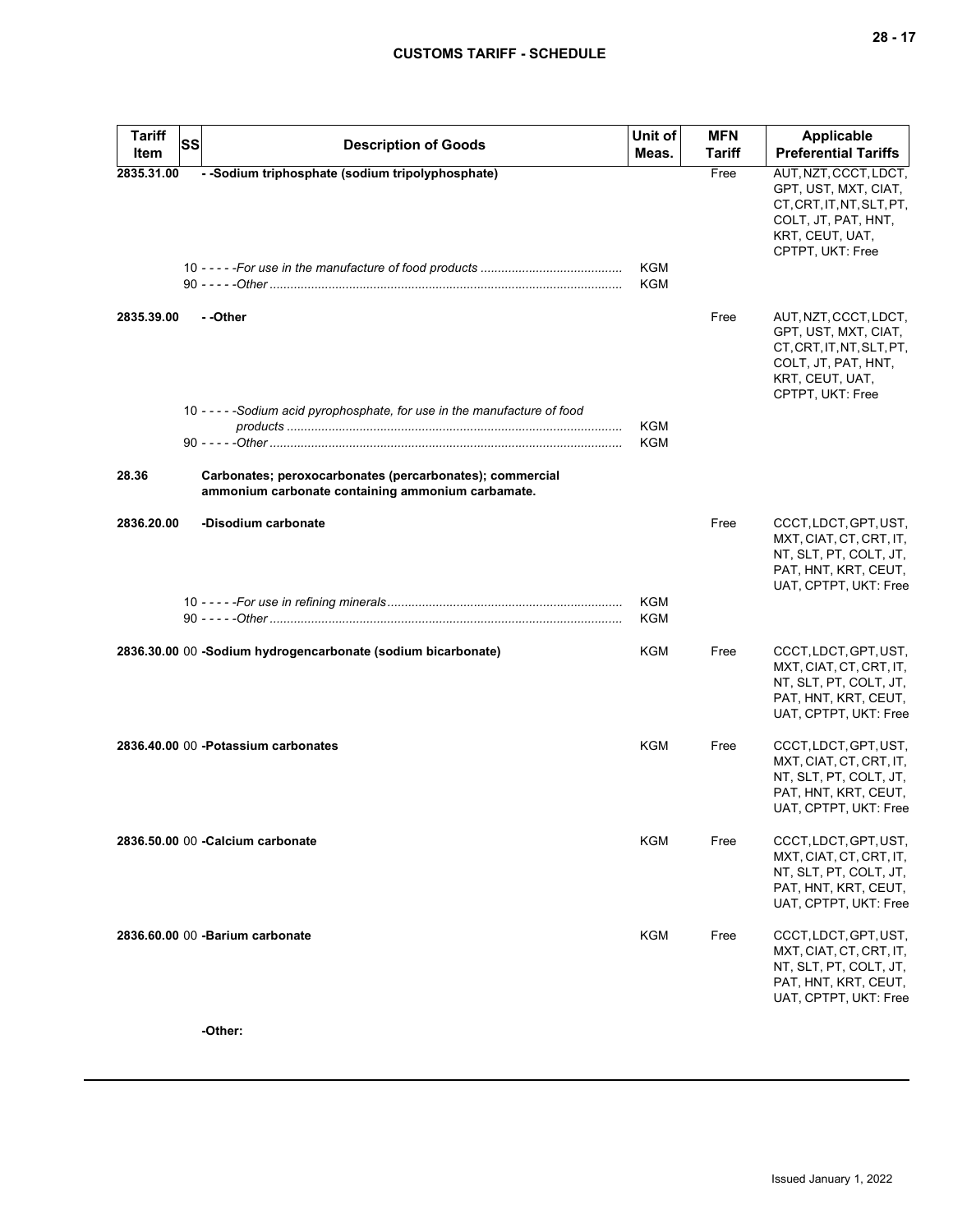| <b>Tariff</b><br><b>SS</b> | <b>Description of Goods</b>                    | Unit of    | <b>MFN</b>    | Applicable                                                                                                                  |
|----------------------------|------------------------------------------------|------------|---------------|-----------------------------------------------------------------------------------------------------------------------------|
| Item                       |                                                | Meas.      | <b>Tariff</b> | <b>Preferential Tariffs</b>                                                                                                 |
|                            | 2836.91.00 00 - - Lithium carbonates           | <b>KGM</b> | Free          | CCCT, LDCT, GPT, UST,<br>MXT, CIAT, CT, CRT, IT,<br>NT, SLT, PT, COLT, JT,<br>PAT, HNT, KRT, CEUT,<br>UAT, CPTPT, UKT: Free |
|                            | 2836.92.00 00 - - Strontium carbonate          | KGM        | Free          | CCCT, LDCT, GPT, UST,<br>MXT, CIAT, CT, CRT, IT,<br>NT, SLT, PT, COLT, JT,<br>PAT, HNT, KRT, CEUT,<br>UAT, CPTPT, UKT: Free |
| 2836.99.00 00 - - Other    |                                                | KGM        | Free          | CCCT, LDCT, GPT, UST,<br>MXT, CIAT, CT, CRT, IT,<br>NT, SLT, PT, COLT, JT,<br>PAT, HNT, KRT, CEUT,<br>UAT, CPTPT, UKT: Free |
| 28.37                      | Cyanides, cyanide oxides and complex cyanides. |            |               |                                                                                                                             |
|                            | -Cyanides and cyanide oxides:                  |            |               |                                                                                                                             |
|                            | 2837.11.00 00 - - Of sodium                    | <b>KGM</b> | Free          | CCCT, LDCT, GPT, UST,<br>MXT, CIAT, CT, CRT, IT,<br>NT, SLT, PT, COLT, JT,<br>PAT, HNT, KRT, CEUT,<br>UAT, CPTPT, UKT: Free |
| 2837.19.00 00 - - Other    |                                                | <b>KGM</b> | Free          | CCCT, LDCT, GPT, UST,<br>MXT, CIAT, CT, CRT, IT,<br>NT, SLT, PT, COLT, JT,<br>PAT, HNT, KRT, CEUT,<br>UAT, CPTPT, UKT: Free |
|                            | 2837.20.00 00 - Complex cyanides               | KGM        | Free          | CCCT, LDCT, GPT, UST,<br>MXT, CIAT, CT, CRT, IT,<br>NT, SLT, PT, COLT, JT,<br>PAT, HNT, KRT, CEUT,<br>UAT, CPTPT, UKT: Free |
| 28.39                      | Silicates; commercial alkali metal silicates.  |            |               |                                                                                                                             |
|                            | -Of sodium:                                    |            |               |                                                                                                                             |
|                            | 2839.11.00 00 - - Sodium metasilicates         | KGM        | Free          | CCCT, LDCT, GPT, UST,<br>MXT, CIAT, CT, CRT, IT,<br>NT, SLT, PT, COLT, JT,<br>PAT, HNT, KRT, CEUT,<br>UAT, CPTPT, UKT: Free |
| 2839.19.00 00 - - Other    |                                                | KGM        | Free          | CCCT, LDCT, GPT, UST,<br>MXT, CIAT, CT, CRT, IT,<br>NT, SLT, PT, COLT, JT,<br>PAT, HNT, KRT, CEUT,<br>UAT, CPTPT, UKT: Free |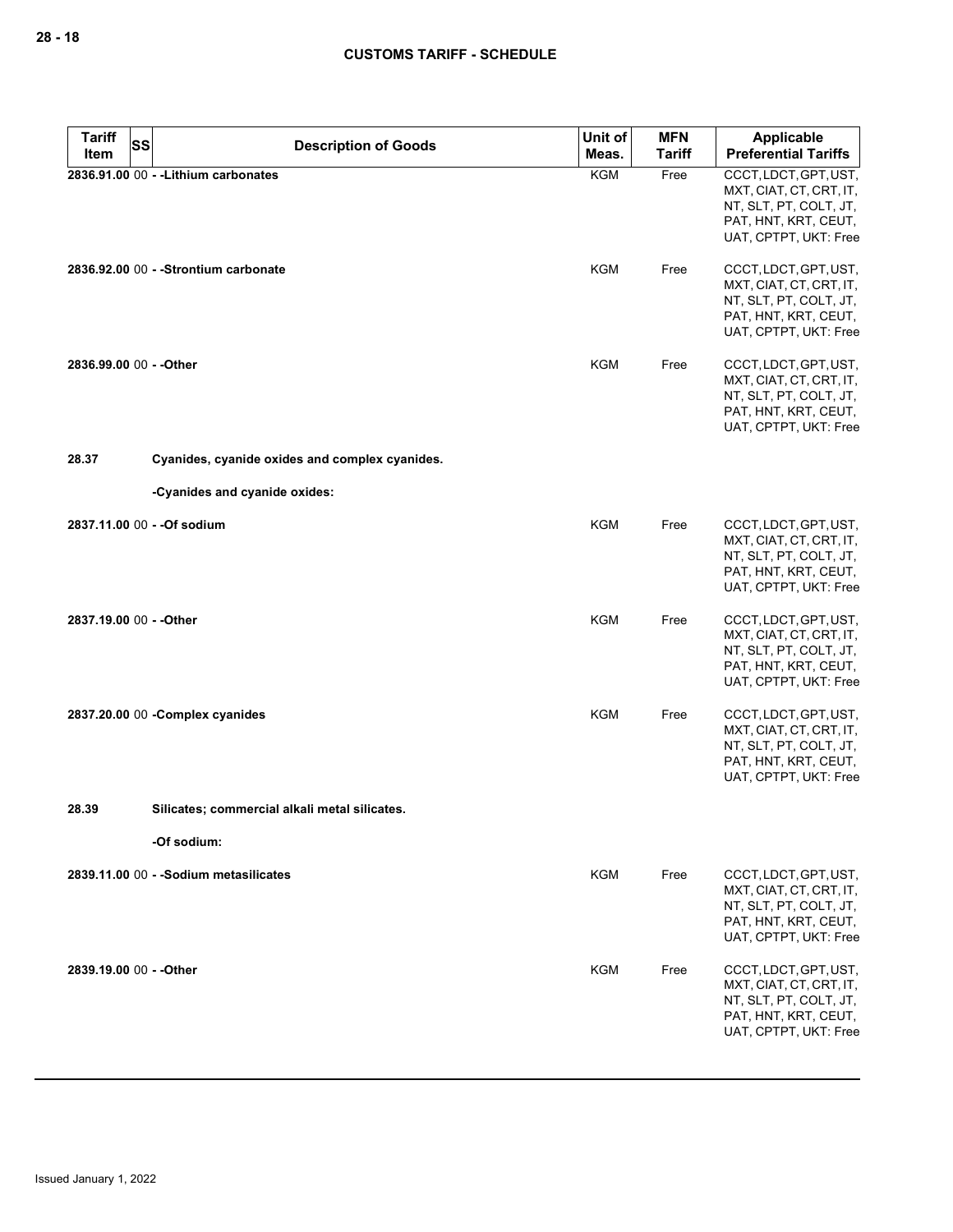| <b>Tariff</b><br>SS<br>Item | <b>Description of Goods</b>                                     | Unit of<br>Meas. | <b>MFN</b><br><b>Tariff</b> | Applicable<br><b>Preferential Tariffs</b>                                                                                   |
|-----------------------------|-----------------------------------------------------------------|------------------|-----------------------------|-----------------------------------------------------------------------------------------------------------------------------|
| 2839.90.00 00 -Other        |                                                                 | <b>KGM</b>       | Free                        | CCCT, LDCT, GPT, UST,<br>MXT, CIAT, CT, CRT, IT,<br>NT, SLT, PT, COLT, JT,<br>PAT, HNT, KRT, CEUT,<br>UAT, CPTPT, UKT: Free |
| 28.40                       | Borates; peroxoborates (perborates).                            |                  |                             |                                                                                                                             |
|                             | -Disodium tetraborate (refined borax):                          |                  |                             |                                                                                                                             |
|                             | 2840.11.00 00 - - Anhydrous                                     | <b>KGM</b>       | Free                        | CCCT, LDCT, GPT, UST,<br>MXT, CIAT, CT, CRT, IT,<br>NT, SLT, PT, COLT, JT,<br>PAT, HNT, KRT, CEUT,<br>UAT, CPTPT, UKT: Free |
| 2840.19.00 00 - - Other     |                                                                 | <b>KGM</b>       | Free                        | CCCT, LDCT, GPT, UST,<br>MXT, CIAT, CT, CRT, IT,<br>NT, SLT, PT, COLT, JT,<br>PAT, HNT, KRT, CEUT,<br>UAT, CPTPT, UKT: Free |
|                             | 2840.20.00 00 -Other borates                                    | <b>KGM</b>       | Free                        | CCCT, LDCT, GPT, UST,<br>MXT, CIAT, CT, CRT, IT,<br>NT, SLT, PT, COLT, JT,<br>PAT, HNT, KRT, CEUT,<br>UAT, CPTPT, UKT: Free |
|                             | 2840.30.00 00 - Peroxoborates (perborates)                      | KGM              | Free                        | CCCT, LDCT, GPT, UST,<br>MXT, CIAT, CT, CRT, IT,<br>NT, SLT, PT, COLT, JT,<br>PAT, HNT, KRT, CEUT,<br>UAT, CPTPT, UKT: Free |
| 28.41                       | Salts of oxometallic or peroxometallic acids.                   |                  |                             |                                                                                                                             |
|                             | 2841.30.00 00 -Sodium dichromate                                | KGM              | Free                        | CCCT, LDCT, GPT, UST,<br>MXT, CIAT, CT, CRT, IT,<br>NT, SLT, PT, COLT, JT,<br>PAT, HNT, KRT, CEUT,<br>UAT, CPTPT, UKT: Free |
|                             | 2841.50.00 00 -Other chromates and dichromates; peroxochromates | KGM              | Free                        | CCCT, LDCT, GPT, UST,<br>MXT, CIAT, CT, CRT, IT,<br>NT, SLT, PT, COLT, JT,<br>PAT, HNT, KRT, CEUT,<br>UAT, CPTPT, UKT: Free |
|                             | -Manganites, manganates and permanganates:                      |                  |                             |                                                                                                                             |
|                             | 2841.61.00 00 - -Potassium permanganate                         | KGM              | Free                        | CCCT, LDCT, GPT, UST,<br>MXT, CIAT, CT, CRT, IT,<br>NT, SLT, PT, COLT, JT,<br>PAT, HNT, KRT, CEUT,<br>UAT, CPTPT, UKT: Free |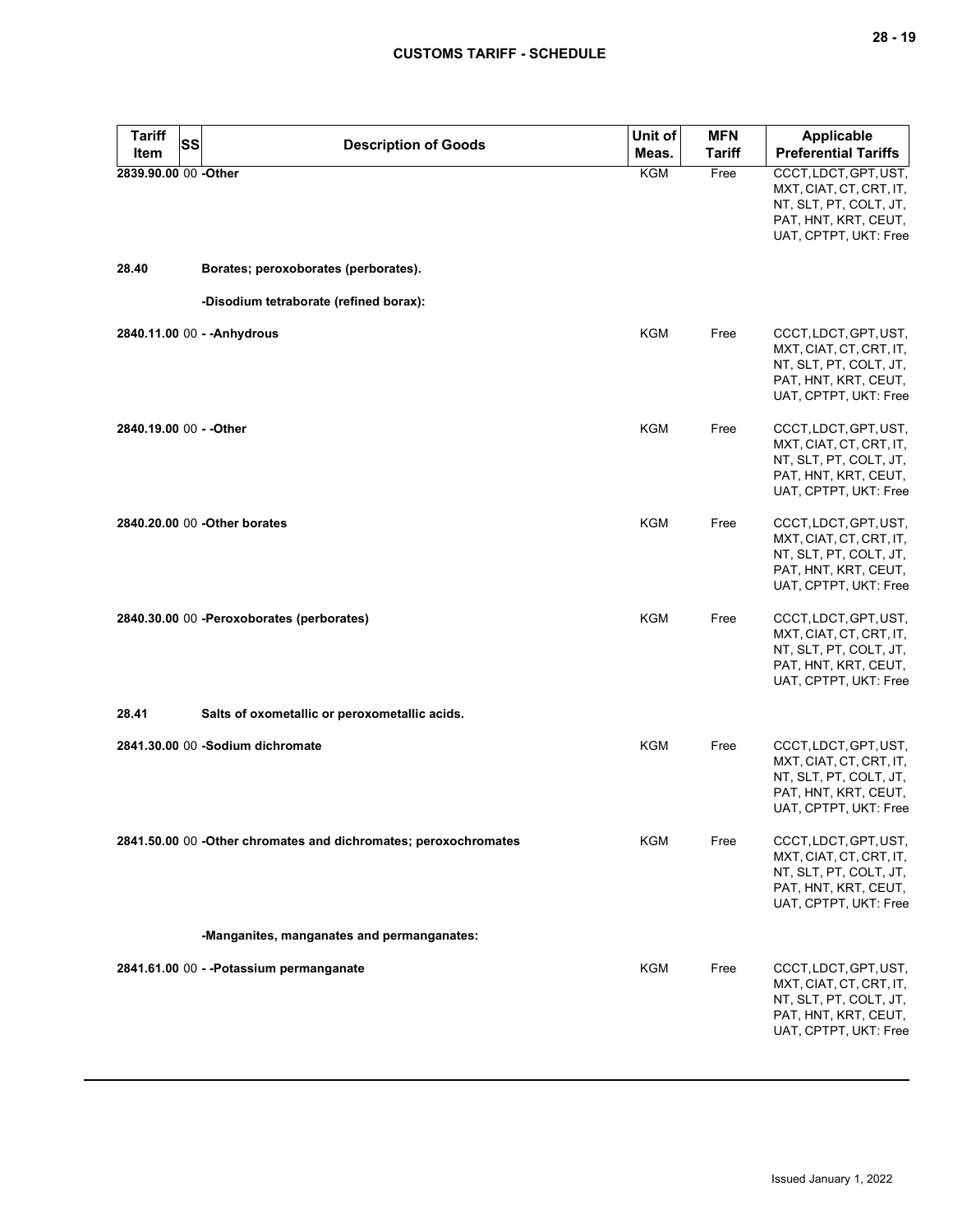| <b>Tariff</b><br><b>SS</b> | <b>Description of Goods</b>                                                                                                                         | Unit of    | <b>MFN</b>    | <b>Applicable</b>                                                                                                           |
|----------------------------|-----------------------------------------------------------------------------------------------------------------------------------------------------|------------|---------------|-----------------------------------------------------------------------------------------------------------------------------|
| Item                       |                                                                                                                                                     | Meas.      | <b>Tariff</b> | <b>Preferential Tariffs</b>                                                                                                 |
| 2841.69.00 00 - - Other    |                                                                                                                                                     | <b>KGM</b> | Free          | CCCT, LDCT, GPT, UST,<br>MXT, CIAT, CT, CRT, IT,<br>NT, SLT, PT, COLT, JT,<br>PAT, HNT, KRT, CEUT,<br>UAT, CPTPT, UKT: Free |
|                            | 2841.70.00 00 -Molybdates                                                                                                                           | KGM        | Free          | CCCT, LDCT, GPT, UST,<br>MXT, CIAT, CT, CRT, IT,<br>NT, SLT, PT, COLT, JT,<br>PAT, HNT, KRT, CEUT,<br>UAT, CPTPT, UKT: Free |
|                            | 2841.80.00 00 - Tungstates (wolframates)                                                                                                            | KGM        | Free          | CCCT, LDCT, GPT, UST,<br>MXT, CIAT, CT, CRT, IT,<br>NT, SLT, PT, COLT, JT,<br>PAT, HNT, KRT, CEUT,<br>UAT, CPTPT, UKT: Free |
| 2841.90.00 00 -Other       |                                                                                                                                                     | <b>KGM</b> | Free          | CCCT, LDCT, GPT, UST,<br>MXT, CIAT, CT, CRT, IT,<br>NT, SLT, PT, COLT, JT,<br>PAT, HNT, KRT, CEUT,<br>UAT, CPTPT, UKT: Free |
| 28.42                      | Other salts of inorganic acids or peroxoacids (including<br>aluminosilicates whether or not chemically defined), other than azides.                 |            |               |                                                                                                                             |
|                            | 2842.10.00 00 -Double or complex silicates, including aluminosilicates whether or not<br>chemically defined                                         | KGM        | Free          | CCCT, LDCT, GPT, UST,<br>MXT, CIAT, CT, CRT, IT,<br>NT, SLT, PT, COLT, JT,<br>PAT, HNT, KRT, CEUT,<br>UAT, CPTPT, UKT: Free |
| 2842.90.00 00 -Other       |                                                                                                                                                     | KGM        | Free          | CCCT, LDCT, GPT, UST,<br>MXT, CIAT, CT, CRT, IT,<br>NT, SLT, PT, COLT, JT,<br>PAT, HNT, KRT, CEUT,<br>UAT, CPTPT, UKT: Free |
|                            | <b>VI. - MISCELLANEOUS</b>                                                                                                                          |            |               |                                                                                                                             |
| 28.43                      | Colloidal precious metals; inorganic or organic compounds of precious<br>metals, whether or not chemically defined; amalgams of precious<br>metals. |            |               |                                                                                                                             |
|                            | 2843.10.00 00 -Colloidal precious metals                                                                                                            | <b>KGM</b> | Free          | CCCT, LDCT, GPT, UST,<br>MXT, CIAT, CT, CRT, IT,<br>NT, SLT, PT, COLT, JT,<br>PAT, HNT, KRT, CEUT,<br>UAT, CPTPT, UKT: Free |
|                            | -Silver compounds:                                                                                                                                  |            |               |                                                                                                                             |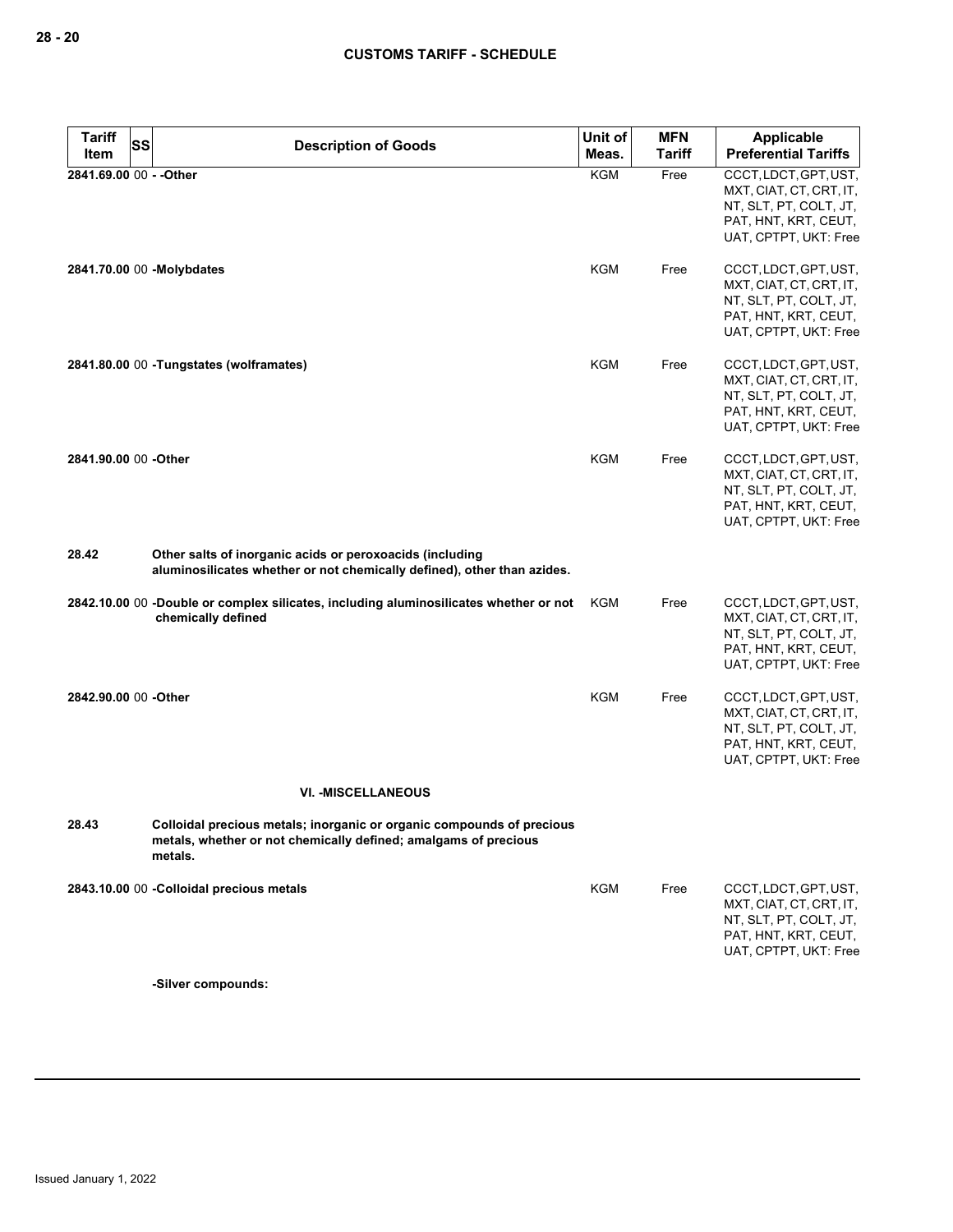| <b>SS</b> | <b>Description of Goods</b>                                                                                                                                                                                                                                          | Unit of<br>Meas. | <b>MFN</b><br><b>Tariff</b> | Applicable<br><b>Preferential Tariffs</b>                                                                                   |
|-----------|----------------------------------------------------------------------------------------------------------------------------------------------------------------------------------------------------------------------------------------------------------------------|------------------|-----------------------------|-----------------------------------------------------------------------------------------------------------------------------|
|           | 2843.21.00 00 - - Silver nitrate                                                                                                                                                                                                                                     | <b>KGM</b>       | Free                        | CCCT, LDCT, GPT, UST,<br>MXT, CIAT, CT, CRT, IT,<br>NT, SLT, PT, COLT, JT,<br>PAT, HNT, KRT, CEUT,<br>UAT, CPTPT, UKT: Free |
|           | 2843.29.00 00 - - Other                                                                                                                                                                                                                                              | KGM              | Free                        | CCCT, LDCT, GPT, UST,<br>MXT, CIAT, CT, CRT, IT,<br>NT, SLT, PT, COLT, JT,<br>PAT, HNT, KRT, CEUT,<br>UAT, CPTPT, UKT: Free |
|           | 2843.30.00 00 - Gold compounds                                                                                                                                                                                                                                       | KGM              | Free                        | CCCT, LDCT, GPT, UST,<br>MXT, CIAT, CT, CRT, IT,<br>NT, SLT, PT, COLT, JT,<br>PAT, HNT, KRT, CEUT,<br>UAT, CPTPT, UKT: Free |
|           | 2843.90.00 00 - Other compounds; amalgams                                                                                                                                                                                                                            | <b>KGM</b>       | Free                        | CCCT, LDCT, GPT, UST,<br>MXT, CIAT, CT, CRT, IT,<br>NT, SLT, PT, COLT, JT,<br>PAT, HNT, KRT, CEUT,<br>UAT, CPTPT, UKT: Free |
|           | Radioactive chemical elements and radioactive isotopes (including the<br>fissile or fertile chemical elements and isotopes) and their compounds;<br>mixtures and residues containing these products.                                                                 |                  |                             |                                                                                                                             |
|           | 2844.10.00 00 -Natural uranium and its compounds; alloys, dispersions (including<br>cermets), ceramic products and mixtures containing natural uranium or<br>natural uranium compounds                                                                               | KGM              | Free                        | CCCT, LDCT, GPT, UST,<br>MXT, CIAT, CT, CRT, IT,<br>NT, SLT, PT, COLT, JT,<br>PAT, HNT, KRT, CEUT,<br>UAT, CPTPT, UKT: Free |
|           | 2844.20.00 00 - Uranium enriched in U235 and its compounds; plutonium and its<br>compounds; alloys, dispersions (including cermets), ceramic products<br>and mixtures containing uranium enriched in U235, plutonium or<br>compounds of these products               | <b>KGM</b>       | Free                        | CCCT, LDCT, GPT, UST,<br>MXT, CIAT, CT, CRT, IT,<br>NT, SLT, PT, COLT, JT,<br>PAT, HNT, KRT, CEUT,<br>UAT, CPTPT, UKT: Free |
|           | 2844.30.00 00 -Uranium depleted in U235 and its compounds; thorium and its<br>compounds; alloys, dispersions (including cermets), ceramic products<br>and mixtures containing uranium depleted in U235, thorium or<br>compounds of these products                    | KGM              | Free                        | CCCT, LDCT, GPT, UST,<br>MXT, CIAT, CT, CRT, IT,<br>NT, SLT, PT, COLT, JT,<br>PAT, HNT, KRT, CEUT,<br>UAT, CPTPT, UKT: Free |
|           | -Radioactive elements and isotopes and compounds other than those of<br>subheading 2844.10, 2844.20 or 2844.30; alloys, dispersions (including<br>cermets), ceramic products and mixtures containing these elements,<br>isotopes or compounds; radioactive residues: |                  |                             |                                                                                                                             |
|           |                                                                                                                                                                                                                                                                      |                  |                             |                                                                                                                             |

 $\mathbf{I}$ 

 $\blacksquare$ 

 $\blacksquare$  $\blacksquare$  $\blacksquare$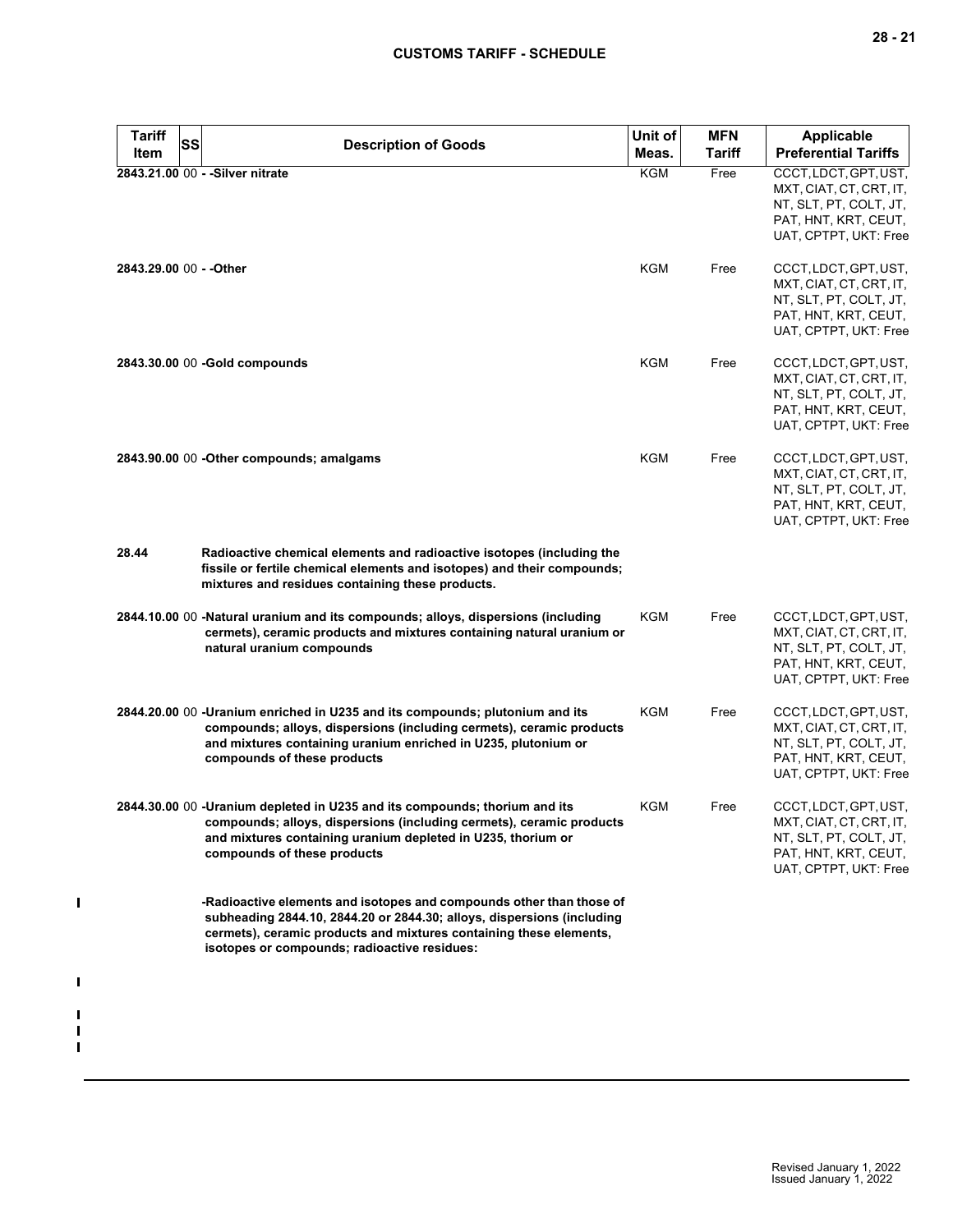|                | <b>Tariff</b><br>SS<br>Item | <b>Description of Goods</b>                                                                                                                                                                                                                                                                                                                                                                                       | Unit of<br>Meas. | <b>MFN</b><br><b>Tariff</b> | Applicable<br><b>Preferential Tariffs</b>                                                                                   |
|----------------|-----------------------------|-------------------------------------------------------------------------------------------------------------------------------------------------------------------------------------------------------------------------------------------------------------------------------------------------------------------------------------------------------------------------------------------------------------------|------------------|-----------------------------|-----------------------------------------------------------------------------------------------------------------------------|
| $\blacksquare$ |                             | 2844.41.00 00 - - Tritium and its compounds; alloys, dispersions (including cermets),<br>ceramic products and mixtures containing tritium or its compounds                                                                                                                                                                                                                                                        |                  | Free                        | CCCT, LDCT, GPT, UST,<br>MXT, CIAT, CT, CRT, IT,<br>NT, SLT, PT, COLT, JT,<br>PAT, HNT, KRT, CEUT,<br>UAT, CPTPT, UKT: Free |
| $\blacksquare$ |                             | 2844.42.00 00 - - Actinium-225, actinium-227, californium-253, curium-240, curium-241,<br>curium-242, curium-243, curium-244, einsteinium-253, einsteinium-<br>254, gadolinium-148, polonium-208, polonium-209, polonium-210,<br>radium-223, uranium-230 or uranium-232, and their compounds;<br>alloys, dispersions (including cermets), ceramic products and<br>mixtures containing these elements or compounds |                  | Free                        | CCCT, LDCT, GPT, UST,<br>MXT, CIAT, CT, CRT, IT,<br>NT, SLT, PT, COLT, JT,<br>PAT, HNT, KRT, CEUT,<br>UAT, CPTPT, UKT: Free |
| $\blacksquare$ |                             | 2844.43.00 00 - - Other radioactive elements and isotopes and compounds; other<br>alloys, dispersions (including cermets), ceramic products and<br>mixtures containing these elements, isotopes or compounds                                                                                                                                                                                                      |                  | Free                        | CCCT, LDCT, GPT, UST,<br>MXT, CIAT, CT, CRT, IT,<br>NT, SLT, PT, COLT, JT,<br>PAT, HNT, KRT, CEUT,<br>UAT, CPTPT, UKT: Free |
| I              |                             | 2844.44.00 00 - - Radioactive residues                                                                                                                                                                                                                                                                                                                                                                            |                  | Free                        | CCCT, LDCT, GPT, UST,<br>MXT, CIAT, CT, CRT, IT,<br>NT, SLT, PT, COLT, JT,<br>PAT, HNT, KRT, CEUT,<br>UAT, CPTPT, UKT: Free |
|                |                             | 2844.50.00 00 -Spent (irradiated) fuel elements (cartridges) of nuclear reactors                                                                                                                                                                                                                                                                                                                                  | KGM              | Free                        | CCCT, LDCT, GPT, UST,<br>MXT, CIAT, CT, CRT, IT,<br>NT, SLT, PT, COLT, JT,<br>PAT, HNT, KRT, CEUT,<br>UAT, CPTPT, UKT: Free |
|                | 28.45                       | Isotopes other than those of heading 28.44; compounds, inorganic or<br>organic, of such isotopes, whether or not chemically defined.                                                                                                                                                                                                                                                                              |                  |                             |                                                                                                                             |
|                |                             | 2845.10.00 00 - Heavy water (deuterium oxide)                                                                                                                                                                                                                                                                                                                                                                     | <b>KGM</b>       | Free                        | CCCT, LDCT, GPT, UST,<br>MXT, CIAT, CT, CRT, IT,<br>NT, SLT, PT, COLT, JT,<br>PAT, HNT, KRT, CEUT,<br>UAT, CPTPT, UKT: Free |
| П              |                             | 2845.20.00 00 -Boron enriched in boron-10 and its compounds                                                                                                                                                                                                                                                                                                                                                       | KGM              | Free                        | CCCT, LDCT, GPT, UST,<br>MXT, CIAT, CT, CRT, IT,<br>NT, SLT, PT, COLT, JT,<br>PAT, HNT, KRT, CEUT,<br>UAT, CPTPT, UKT: Free |
| $\blacksquare$ |                             | 2845.30.00 00 - Lithium enriched in lithium-6 and its compounds                                                                                                                                                                                                                                                                                                                                                   | <b>KGM</b>       | Free                        | CCCT, LDCT, GPT, UST,<br>MXT, CIAT, CT, CRT, IT,<br>NT, SLT, PT, COLT, JT,<br>PAT, HNT, KRT, CEUT,<br>UAT, CPTPT, UKT: Free |
| $\blacksquare$ | 2845.40.00 00 -Helium-3     |                                                                                                                                                                                                                                                                                                                                                                                                                   | <b>KGM</b>       | Free                        | CCCT, LDCT, GPT, UST,<br>MXT, CIAT, CT, CRT, IT,<br>NT, SLT, PT, COLT, JT,<br>PAT, HNT, KRT, CEUT,<br>UAT, CPTPT, UKT: Free |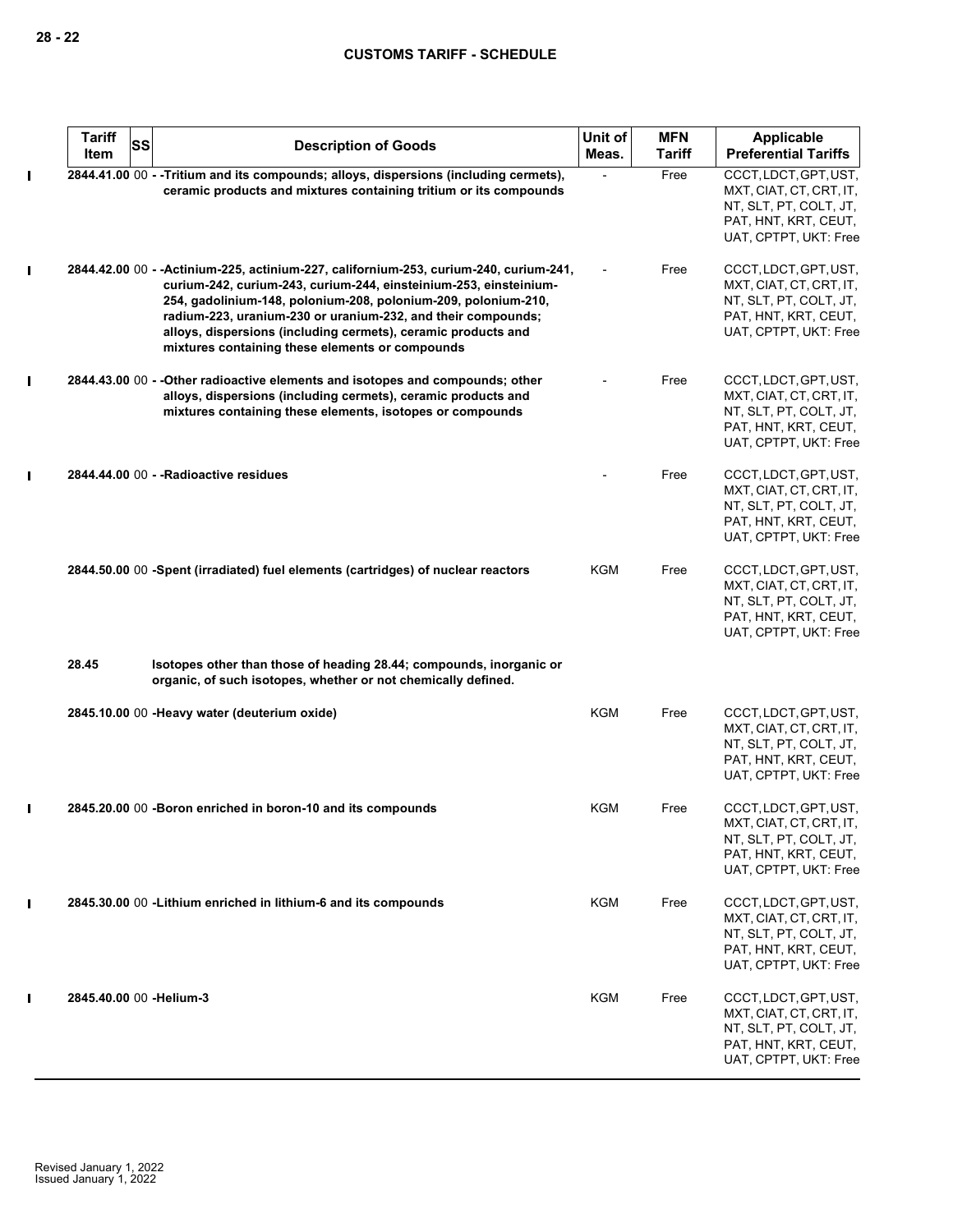| <b>Tariff</b><br>Item     | SS<br><b>Description of Goods</b>                                                                                                                                        | Unit of<br>Meas. | <b>MFN</b><br>Tariff | <b>Applicable</b><br><b>Preferential Tariffs</b>                                                                            |
|---------------------------|--------------------------------------------------------------------------------------------------------------------------------------------------------------------------|------------------|----------------------|-----------------------------------------------------------------------------------------------------------------------------|
| 2845.90.00 00 - Other     |                                                                                                                                                                          | KGM              | Free                 | CCCT, LDCT, GPT, UST,<br>MXT, CIAT, CT, CRT, IT,<br>NT, SLT, PT, COLT, JT,<br>PAT, HNT, KRT, CEUT,<br>UAT, CPTPT, UKT: Free |
| 28.46                     | Compounds, inorganic or organic, of rare-earth metals, of yttrium or of<br>scandium or of mixtures of these metals.                                                      |                  |                      |                                                                                                                             |
|                           | 2846.10.00 00 -Cerium compounds                                                                                                                                          | <b>KGM</b>       | Free                 | CCCT, LDCT, GPT, UST,<br>MXT, CIAT, CT, CRT, IT,<br>NT, SLT, PT, COLT, JT,<br>PAT, HNT, KRT, CEUT,<br>UAT, CPTPT, UKT: Free |
| 2846.90.00 00 -Other      |                                                                                                                                                                          | KGM              | Free                 | CCCT, LDCT, GPT, UST,<br>MXT, CIAT, CT, CRT, IT,<br>NT, SLT, PT, COLT, JT,<br>PAT, HNT, KRT, CEUT,<br>UAT, CPTPT, UKT: Free |
| 2847.00.00                | Hydrogen peroxide, whether or not solidified with urea.                                                                                                                  | <b>KNS</b>       | Free                 | CCCT, LDCT, GPT, UST,<br>MXT, CIAT, CT, CRT, IT,<br>NT, SLT, PT, COLT, JT,<br>PAT, HNT, KRT, CEUT,<br>UAT, CPTPT, UKT: Free |
|                           |                                                                                                                                                                          | <b>KGM</b>       |                      |                                                                                                                             |
| 28.49                     | Carbides, whether or not chemically defined.                                                                                                                             |                  |                      |                                                                                                                             |
|                           | 2849.10.00 00 -Of calcium                                                                                                                                                | KGM              | Free                 | CCCT, LDCT, GPT, UST,<br>MXT, CIAT, CT, CRT, IT,<br>NT, SLT, PT, COLT, JT,<br>PAT, HNT, KRT, CEUT,<br>UAT, CPTPT, UKT: Free |
| 2849.20.00 00 -Of silicon |                                                                                                                                                                          | KGM              | Free                 | CCCT, LDCT, GPT, UST,<br>MXT, CIAT, CT, CRT, IT,<br>NT, SLT, PT, COLT, JT,<br>PAT, HNT, KRT, CEUT,<br>UAT, CPTPT, UKT: Free |
| 2849.90.00                | -Other                                                                                                                                                                   |                  | Free                 | CCCT, LDCT, GPT, UST,<br>MXT, CIAT, CT, CRT, IT,<br>NT, SLT, PT, COLT, JT,<br>PAT, HNT, KRT, CEUT,<br>UAT, CPTPT, UKT: Free |
|                           |                                                                                                                                                                          | KGM<br>KGM       |                      |                                                                                                                             |
|                           | 2850.00.00 00 Hydrides, nitrides, azides, silicides and borides, whether or not<br>chemically defined, other than compounds which are also carbides of<br>heading 28.49. | KGM              | Free                 | CCCT, LDCT, GPT, UST,<br>MXT, CIAT, CT, CRT, IT,<br>NT, SLT, PT, COLT, JT,<br>PAT, HNT, KRT, CEUT,<br>UAT, CPTPT, UKT: Free |